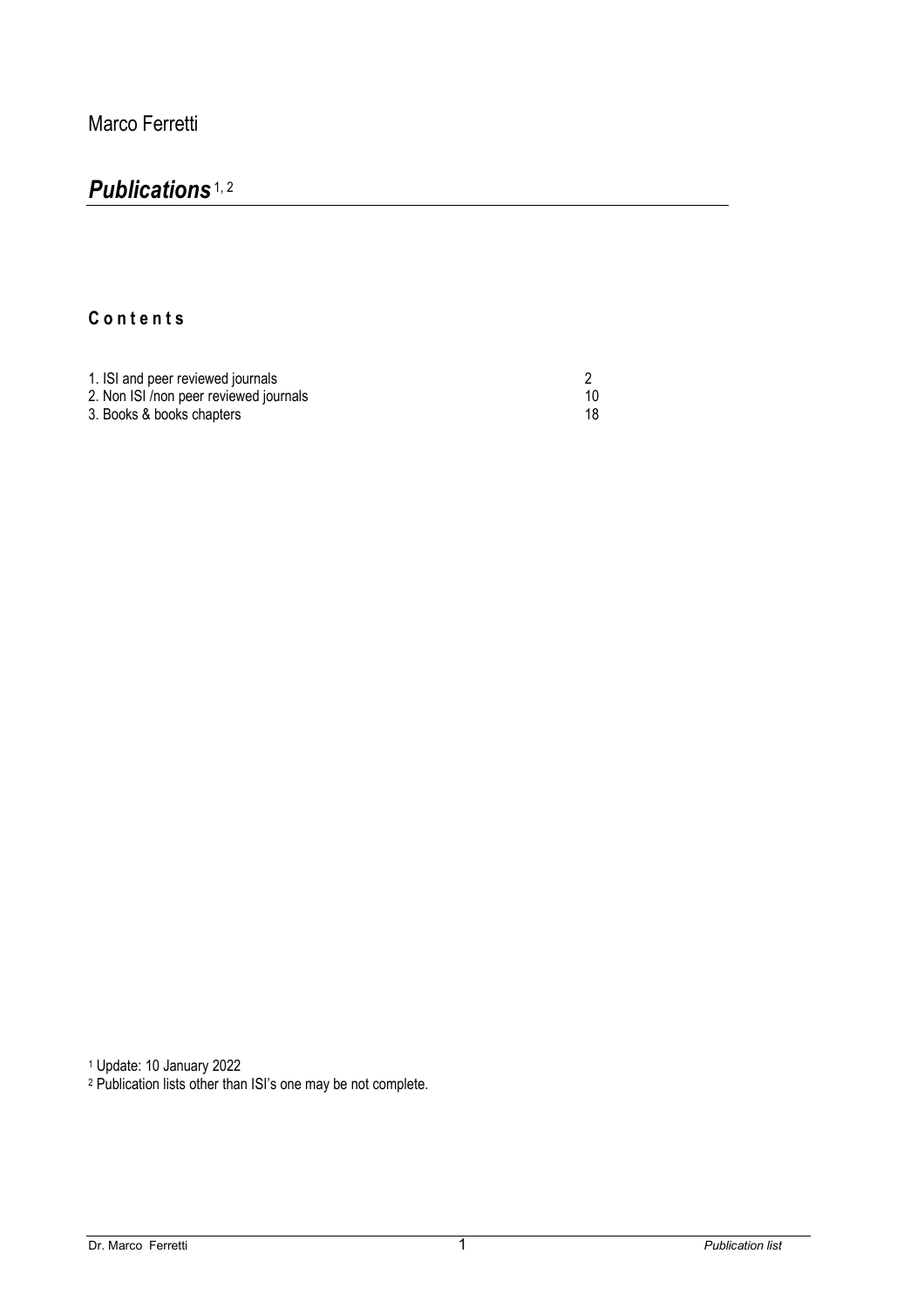| Publications on ISI and peer reviewed journals |       |                                                                                                                                                                                                                                                                                                                                                                                                                                                                                                                                                               |
|------------------------------------------------|-------|---------------------------------------------------------------------------------------------------------------------------------------------------------------------------------------------------------------------------------------------------------------------------------------------------------------------------------------------------------------------------------------------------------------------------------------------------------------------------------------------------------------------------------------------------------------|
| Year                                           | Prog. | Reference                                                                                                                                                                                                                                                                                                                                                                                                                                                                                                                                                     |
| Submitted                                      |       | Faralli M, Cristofolini F, Cristofori A, Ferretti M, Gottardini E. Leaf plasticity and site-specific environmental<br>variability modulates the severity of visible foliar ozone symptoms in Viburnum lantana. PlosONE                                                                                                                                                                                                                                                                                                                                        |
| In review                                      |       | Schweier J, Bont L, Piotr P, Mederski S Ferretti M. Impacts of large windthrows on forest management - A<br>collection of European experiences. Forest Policy and Economics.                                                                                                                                                                                                                                                                                                                                                                                  |
| In review                                      |       | Merder, Grandin U, Ferretti M, Weldon J. Nitrogen deposition causes distinct eutrophication in bryophyte<br>communities in central and Northern European forests. Annals of Forest Sciences.                                                                                                                                                                                                                                                                                                                                                                  |
| 2022                                           | 92    | Anthony M, Crowther T,  Ferretti M,  Averill C. Forest tree growth is linked to mycorrhizal fungal composition<br>and function across Europe. ISME Journal. https://doi.org/10.1038/s41396-021-01159-7                                                                                                                                                                                                                                                                                                                                                        |
| 2021                                           | 91    | Mathys, AS, Bottero, A, Stadelmann, G, Thürig, E, Ferretti, M, Temperli, C, 2021: Presenting a climate-smart<br>forestry evaluation framework based on national forest inventories. Ecological Indicators, 133: 108459 (11 pp.). doi:<br>10.1016/j.ecolind.2021.108459                                                                                                                                                                                                                                                                                        |
| 2021                                           | 90    | Bose A., Rohner B, Bottero A, Ferretti M, Forrester D, 2021. Did the 2018 megadrought change the partitioning of<br>growth between tree sizes and species? A Swiss case-study. Plant Biology, doi: 10.1111/plb.13380                                                                                                                                                                                                                                                                                                                                          |
| 2021                                           | 89    | Ferretti M, Ghosh S and Gottardini E, 2021. Stem Radial Growth Is Negatively Related to Tree Defoliation and<br>Damage in Conifers, Northern Italy. Front. For. Glob. Change 4:775600. doi: 10.3389/ffgc.2021.775600                                                                                                                                                                                                                                                                                                                                          |
| 2021                                           | 88    | Ferretti M, 2021: New appetite for the monitoring of European forests. Annals of Forest Sciences. 78, 4: 94 (4 pp.).<br>doi: 10.1007/s13595-021-01112-w                                                                                                                                                                                                                                                                                                                                                                                                       |
| 2021                                           | 87    | Cutini A, Ferretti M, Bertini G, Brunialti G, Bagella S, Chianucci F, Fabbio G, Fratini R, Riccioli F, Caddeo C,<br>Calderisi M, Ciucchi B, Corradini S, Cristofolini F, Cristofori A, Di Salvatore U, Ferrara C, Frati L, Landi S, Marchino<br>L, Patteri G, Piovosi M, Roggero PP, Seddaiu G, Gottardini E. Testing an expanded set of sustainable forest<br>management indicators in Mediterranean coppice area. Ecological Indicators, 130: 108040 (15 pp.). doi:<br>10.1016/j.ecolind.2021.108040                                                        |
| 2021                                           | 86    | Ferretti M, Bacaro G, Brunialti G, Calderisi M, Croisè L, Frati M, Nicolas M (2021). Tree canopy defoliation can<br>reveal growth decline in mid-latitude temperate forests. Ecological Indicators. 127: 107749.<br>https://doi.org/10.1016/j.ecolind.2021.107749                                                                                                                                                                                                                                                                                             |
| 2021                                           | 85    | Massey A, Lanz A, Ferretti M. A design-based assessment of an expanded set of auxiliary sources for forest change<br>estimation. Can. J. For. Res. 51: 1-12 (2021) dx.doi.org/10.1139/cjfr-2020-0529                                                                                                                                                                                                                                                                                                                                                          |
| 2021                                           | 84    | Erni M, Burg V, Bont L, Thees O, Ferretti M, Stadelmann G, Schweier J (2020). Current (2020) and long-term (2035<br>and 2050) sustainable potentials of wood fuel in Switzerland. Sustainability, 12, 22: 9749 (30 pp.). doi:<br>10.3390/su12229749                                                                                                                                                                                                                                                                                                           |
| 2021                                           | 83    | Rohner B, Kumar S, Liechti K, Gessler A, Ferretti M, 2021. Tree vitality indicators revealed a rapid response of<br>beech forests to the 2018 drought. Ecological Indicators, 120: 106903 (10 pp.). doi: 10.1016/j.ecolind.2020.106903                                                                                                                                                                                                                                                                                                                        |
| 2020                                           | 82    | Gottardini E, Cristofolini F, Cristofori A, Pollastrini M, Camin F, Ferretti M., 2020. A multi-proxy approach reveals<br>common and species-specific features associated with tree defoliation in broadleaved species. Forest Ecology and<br>Management, 467, 1 July 2020, 118151, https://doi.org/10.1016/j.foreco.2020.118151                                                                                                                                                                                                                               |
| 2020                                           | 81    | Trotsiuk V, Hartig F, Cailleret M, Babst F, Forrester D I, Baltensweiler A, Buchmann N, Bugmann H, Gessler A,<br>Gharun M, Minunno F, Rigling A, Rohner B, Stillhard J, Thuerig E, Waldner P, Ferretti M, Eugster W, Schaub M,<br>2020. Assessing the response of forest productivity to climate extremes in Switzerland using model-data fusion.<br>Global Change Biology, first published on line on 22 January 2020.                                                                                                                                       |
| 2020                                           | 80    | Etzold S, Ferretti M, Reinds G J, Solberg S, Gessler A, Waldner P, Schaub M, Simpson D, Benham S, Hansen K,<br>Ingerslev M, Jonard M, Karlsson P-E, Lindroos A J, Marchetto A, Manninger M, Meesenburg H., Merilä P, Nöjd P,<br>Rautio P, Sanders TGM, Seidling W., Skudnik M, Thimonier A, Verstraeten A, Vesterdal L, Vejpustkova M, de Vries<br>W, 2020. Nitrogen deposition is the most important environmental driver associated to continental-scale growth of<br>pure, even-aged, managed European forests. Forest Ecology and Management, 458, 117762 |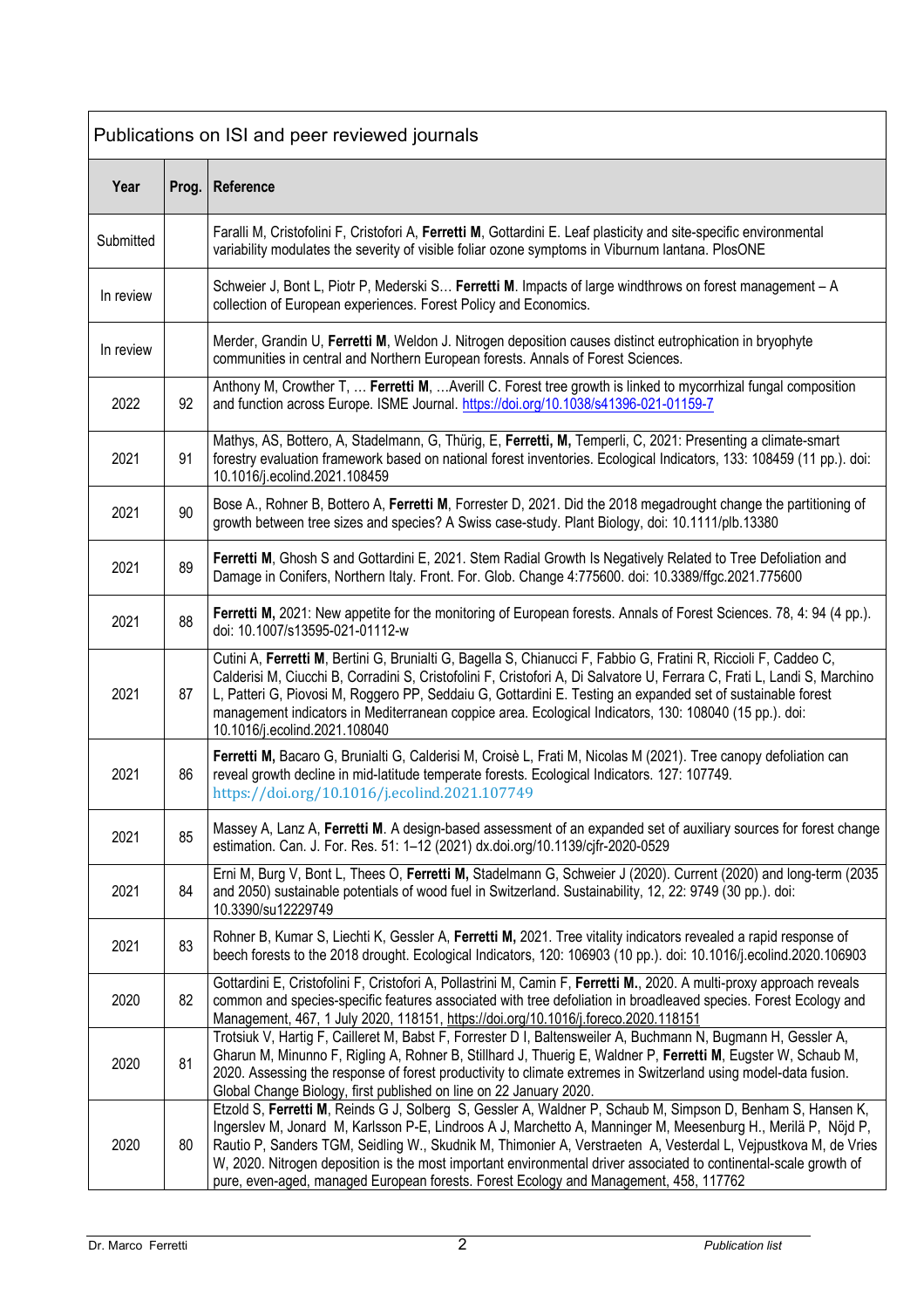| 2019 | 79 | Yu K, Smith H K, Trugman A T., Condit R, Hubbelld S P, Sardans J, Pengh C, Zhu K, Penuelas J, Cailleret M,<br>Levanic T, Gessler A, Schaub M, Ferretti M, Anderegg W R L, 2019. Pervasive decreases in living vegetation<br>carbon turnover time across forest climate zones. www.pnas.org/cgi/doi/10.1073/pnas.1821387116                                |
|------|----|-----------------------------------------------------------------------------------------------------------------------------------------------------------------------------------------------------------------------------------------------------------------------------------------------------------------------------------------------------------|
| 2018 | 78 | Cailleret M, Ferretti M, Gessler A, Rigling A, Schaub M., 2018. Ozone effects on European forest growth - towards<br>an integrative approach. Journal of Ecology. 2018;1-13.                                                                                                                                                                              |
| 2018 | 77 | Ferretti M, Bacaro G, Brunialti G, Confalonieri M, Cristofolini F, Cristofori A, Frati L, Finco A, Gerosa G, Maccherini<br>S, Gottardini G, 2018. Scarce evidence of ozone effect on recent health and productivity of Alpine forests - a case<br>study in Trentino, N. Italy. Environmental Science and Pollution Research DOI 10.1007/s11356-017-9998-x |
| 2018 | 76 | Rohner B, Waldner P, Lischke H, Ferretti M, Thürig E, 2018. Predicting individual-tree growth of central European<br>tree species as a function of site, stand, management, nutrient and climate effects. European Journal of Forest<br>Research, https://doi.org/10.1007/s10342-017-1087-7                                                               |
| 2018 | 75 | Gottardini E, Cristofolini F, Cristofori A, Ferretti M, 2018. In search for evidence: combining ad-hoc survey,<br>monitoring and modeling to estimate the potential and actual impact of ground-level ozone on forests in Trentino<br>(northern Italy). Environmental Science and Pollution Research, DOI 10.1007/s11356-017-9998-x                       |
| 2017 | 74 | Gottardini E, Cristofolini F, Ferretti M, 2017. Foliar symptoms on Viburnum lantana reflect annual changes in<br>summer ozone concentration in Trentino (northern Italy). Ecological Indicators 78 (2017) 26-30 1041-1044.                                                                                                                                |
| 2016 | 73 | Gottardini E, Cristofolini F, Cristofori A, Camin F, Calderisi M, FERRETTI M, 2016. Consistent response of crown<br>transparency, shoot growth and leaf traits on Norway spruce (Picea abies (L.) H. Karst.) trees along an elevation<br>gradient in northern Italy. Ecological Indicators 60 (2016) 1041-1044.                                           |
| 2015 | 72 | FERRETTI M, Calderisi M, Marchetto A, Waldner P, Thimonier A, Jonard M, Cools N, Rautio P, Clarke N, Hansen<br>K, Merila P, Potocic N (2015). Variables related to nitrogen deposition improve defoliation models for European<br>forests. Annals of Forest Science, 72, 897-906. DOI 10.1007/s13595-014-0445-6.                                          |
| 2015 | 71 | Cristofori A, Bacaro G, Confalonieri M, Cristofolini F, Frati L, Geri F, Gottardini E, Tonidandel G, Zottele F,<br>FERRETTI M, 2015. Estimating ozone risks using forest monitoring networks - results for science, policy and society.<br>Annals of Forest Science, 72, 887-896. DOI DOI 10.1007/s13595-014-0440-y.                                      |
| 2014 | 70 | FERRETTI M, Bussotti F, Cristofolini F, Cristofori A, Gottardini E, Rocchini D, Finco A, Marzuoli R, Gerosa G, 2014.<br>Some remarks on "New functions for estimating AOT40 from ozone passive sampling" by De Marco et al. (2014).<br>Atmospheric Environement, 98 (1): 707-710. doi: 10.1016/j.atmosenv.2014.09.011.                                    |
| 2014 | 69 | FERRETTI M, 2014. Long-term monitoring, permanent plots and the Heisenberg's Uncertainty Principle. Applied<br>Vegetation Science 17 (2014) 613-614.                                                                                                                                                                                                      |
| 2014 | 68 | Gottardini E, Cristofolini F, Cristofori A, FERRETTI M, 2014. Ozone risk and foliar injury on Viburnum lantana L.: a<br>meso-scale epidemiological study. Science of Total Environment, 493 (2014) 954-960.                                                                                                                                               |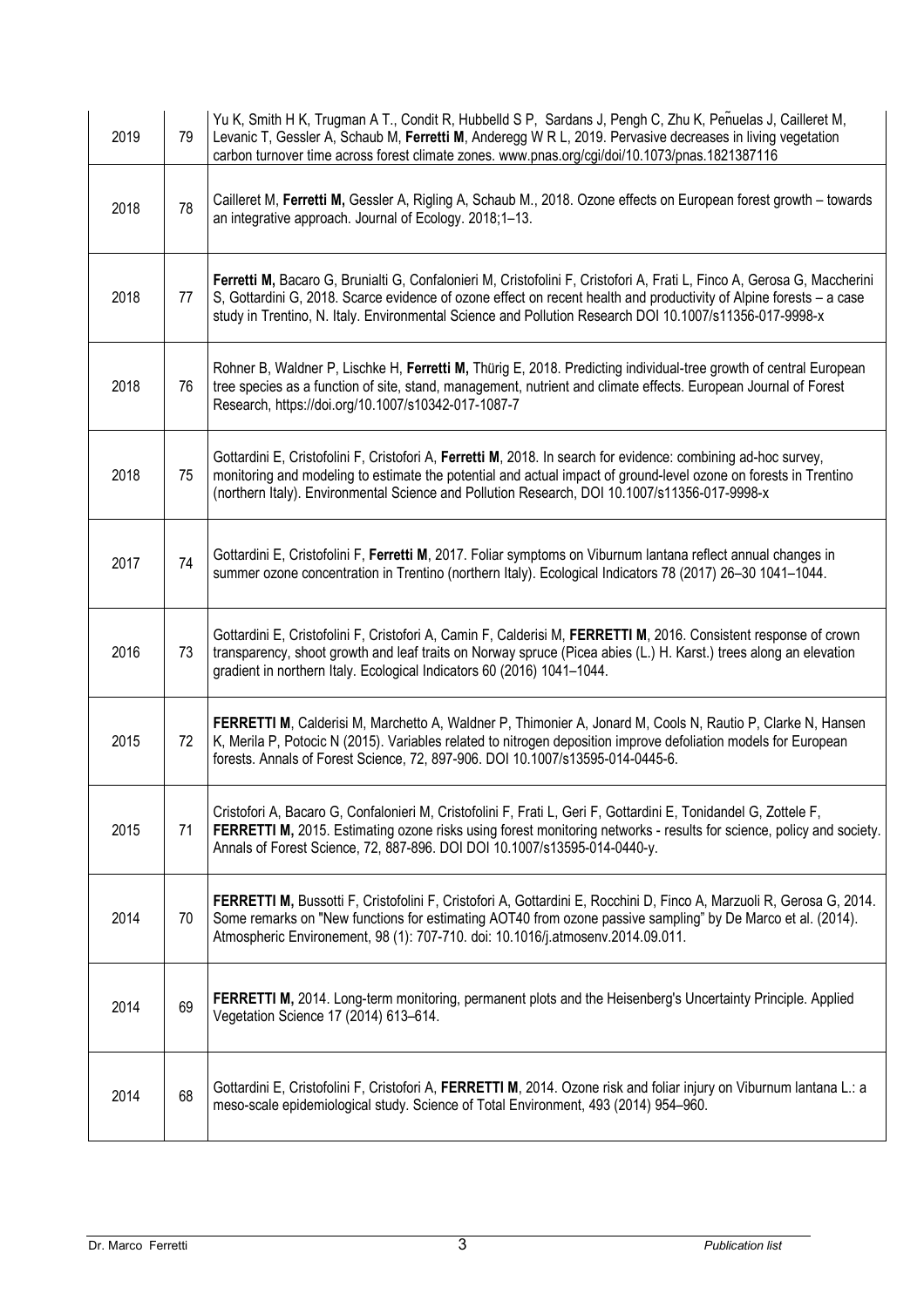| 2014 | 67 | Cristofolini F, Brunialti G, Giordani P, Nascimbene J, Cristofori A, Gottardini E, Frati L, Matos P, Batič F, Caporale<br>S, Fornasier M F, Marmor L, Merinero S, Nuñez Zapata J, Tõrra T, Wolseley P, FERRETTI M, 2014. Towards the<br>adoption of an international standard for biomonitoring with lichens - consistency of assessment performed by<br>experts from six European countries. Ecological Indicators, 45: 63-67. |
|------|----|---------------------------------------------------------------------------------------------------------------------------------------------------------------------------------------------------------------------------------------------------------------------------------------------------------------------------------------------------------------------------------------------------------------------------------|
| 2014 | 66 | FERRETTI M, Marchetto A, Arisci S. Bussotti F, Calderisi M, Carnicelli S, Cecchini G, Fabbio G, Bertini G, Matteucci<br>G, De Cinti B, Salvati L, Pompei E, 2014. On the tracks of Nitrogen deposition effects on temperate forests at their<br>southern European range-an observational study from Italy. Glob. Change Biol. 20, 3423-3438.                                                                                    |
| 2014 | 65 | FERRETTI M, Schaub M. 2014. Monitoring European forests - Detecting and understanding change, Forest Ecology<br>and Management, 311, 1-2.                                                                                                                                                                                                                                                                                       |
| 2014 | 64 | Gottardini E, Cristofori A, Cristofolini F, Nali C, Pellegrini E, Bussotti F, FERRETTI M., 2014. Chlorophyll-related<br>indicators are linked to visible ozone symptoms: Evidence from a field study on native Viburnum lantana L. plants in<br>northern Italy. Ecological Indicators 39 (2014), 65-74, http://dx.doi.org/10.1016/j.ecolind.2013.11.021.                                                                        |
| 2014 | 63 | FERRETTI M, Nicolas M, Bacaro G, Brunialti G, Calderisi M, Croisé L, Frati M, Lanier M, Maccherini S, Santi E,<br>Ulrich E, 2014. Plot-scale modelling to detect size, extent, and correlates of changes in tree defoliation in French<br>high forests. Forest Ecol. Manage. 311, 56-69, http://dx.doi.org/10.1016/j.foreco.2013.05.009.                                                                                        |
| 2013 | 62 | Gasparini P, Di Cosmo L, Cenni E, Pompei E, FERRETTI M, 2013. Towards the harmonization between National<br>Forest Inventory and Forest Condition Monitoring. Consistency of plot allocation and effect of tree selection methods<br>on sample statistics in Italy. Environmental Monitoring and Assessment, 185: 6155-6171, DOI 10.1007/s10661-012-<br>$3014 - 1$ .                                                            |
| 2013 | 61 | Travaglini D, Fattorini L, Barbati A, Bottalico F, Corona P, FERRETTI M, Chirici G, 2013. Towards a sampling<br>strategy for the assessment of forest condition at European level: combining country estimates. Environmental<br>Monitoring and Assessement, 185, 4, 3255-3268, DOI 10.1007/s10661-012-2788-5.                                                                                                                  |
| 2012 | 60 | FERRETTI M, Cristofolini F, Cristofori A, Gerosa G, Gottardini E., 2012. A simple linear model for estimating ozone<br>AOT40 at forest sites from raw passive sampling data. Journal of Environmental Monitoring 14: 2238-2244.                                                                                                                                                                                                 |
| 2012 | 59 | Gerosa G, Finco A, Marzuoli R, FERRETTI M, Gottardini E, 2012. Errors in ozone risk assessment using standard<br>conditions for converting ozone concentrations obtained by passive samplers in mountain regions. Journal of<br>Environmental Monitoring 14: 1703-1709.                                                                                                                                                         |
| 2012 | 58 | Brunialti G, Frati L, Cristofolini F, Chiarucci A, Giordani P, Loppi S, Benesperi R, Cristofori A, Critelli P, Di Capua<br>E, Genovesi V, Gottardini E, Innocenti G, Munzi S, Paoli L, Pisani T, Ravera S, FERRETTI M., 2012. Can we<br>compare lichen diversity data? A test with skilled teams. Ecological Indicators, 23, 509-516.                                                                                           |
| 2011 | 57 | FERRETTI M, 2011. Quality Assurance: a vital need in ecological monitoring. CAB Reviews: Perspectives in<br>Agriculture, Veterinary Science, Nutrition and Natural Resources, 6 (11): 1-14.                                                                                                                                                                                                                                     |
| 2011 | 56 | Cristofolini F, Cristofori A, Gottardini E, Maccherini S, FERRETTI M. Constraints in the identification and<br>interpretation of ozone as a significant predictor of effects on the supersensitive indicator Nicotiana tabacum BelW3<br>in biomonitoring studies. Ecological Indicators, 11. 1065-1073.                                                                                                                         |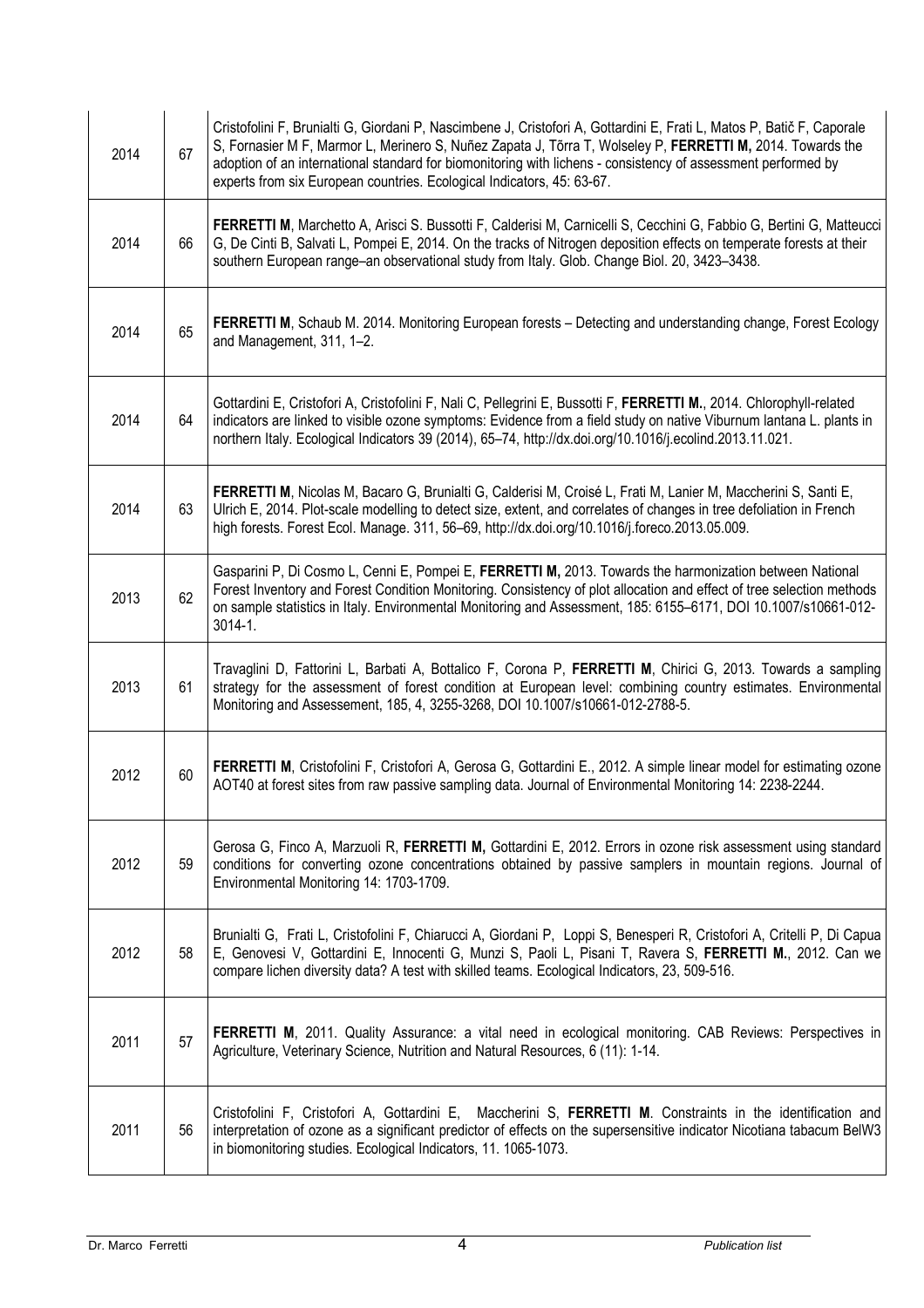| 2011 | 55 | Pollastrini M, Di Stefano V, FERRETTI M, Agati G, Grifoni D, Zipoli G, Orlandini S, Bussotti F Influence of different<br>light intensity regimes on leaf features of Vitis vinifera L. in UV-B radiation filtered conditions. Enviromental and<br>Experimental Botany, 73, 108-115.                                             |
|------|----|---------------------------------------------------------------------------------------------------------------------------------------------------------------------------------------------------------------------------------------------------------------------------------------------------------------------------------|
| 2010 | 54 | Gottardini E, Cristofori A, Cristofolini F, Bussotti F, FERRETTI M., Responsiveness of Viburnum lantana L. to<br>tropospheric ozone: field evidence under contrasting site conditions in Trentino, northern Italy. Journal of<br>Environmental Monitoring 12, 2237-2243.                                                        |
| 2010 | 53 | FERRETTI M., 2010. Harmonizing forest inventories and forest condition monitoring - the rise or the fall of<br>harmonized forest condition monitoring in Europe? iForest 3: 1-4, doi: 10.3832/ifor0518-003.                                                                                                                     |
| 2010 | 52 | Gottardini E, Cristofori A, Cristofolini F, FERRETTI M, 2010. Variability of ozone concentration in a montane<br>environment, northern Italy. Atmospheric Environment 44 (2010) 147-152.                                                                                                                                        |
| 2009 | 51 | FERRETTI M, König N, Rautio P, Sase H, 2009. Quality Assurance in international forest monitoring programmes:<br>activity, problems and perspectives from East Asia and Europe Annals of Forest Sciences, 66, 4: 403-403.                                                                                                       |
| 2009 | 50 | Rocchini D, Marignani M, Bacaro G, Chiarucci A, FERRETTI M, De Dominicis V, Maccherini S, 2009. Multiscale<br>sampling and statistical linear estimators to assess status and changes of land use diversity. Applied Vegetation<br>Science, 12: 225-236.                                                                        |
| 2009 | 49 | Gottardini E, Cristofolini F, Cristofori A, Vannini A, FERRETTI M, 2009. Sampling bias and sampling errors in pollen<br>counting in aerobiological survey in Italy. Journal of Environmental Monitoring, 11: 751-755.                                                                                                           |
| 2009 | 48 | Bussotti F, Cozzi A, Cenni E, Bettini D, Sarti C, FERRETTI M, 2009. Measurement errors in monitoring tree crown<br>conditions: entity, control, evolution and implications for results. Journal of Environmental Monitoring, 11: 769-773.                                                                                       |
| 2009 | 47 | FERRETTI M, 2009. Quality Assurance in ecological monitoring — towards a unifying perspective. Journal of<br>Environmental Monitoring, 11, 726 - 729.                                                                                                                                                                           |
| 2009 | 46 | Bussotti F, FERRETTI M, 2009. Visible injury, crown condition, and growth responses of selected Italian forests to<br>ozone. Evidence from the National Monitoring Programme. Environmental Pollution, 157 (2009) 1427-1437.                                                                                                    |
| 2008 | 45 | Gottardini E, Cristofori A, Cristofolini F, Maccherini S, FERRETTI M, 2008. Ambient levels of Nitrogen dioxide<br>(NO2) may reduce pollen viability in Austrian pine (Pinus nigra Arnold) trees - correlative evidence from a field<br>study. Science of Total Environment 402, 299 - 305, doi:10.1016/j.scitotenv.2008.04.048. |
| 2008 | 44 | FERRETTI M, S Andrei, G Caldini, D Grechi, C Mazzali, E Galanti, M Pellegrini, 2008. Integrating monitoring<br>networks to obtain estimates of ground-level ozone concentrations – a proof of concept in Tuscany (central Italy).<br>Science of Total Environment, 396: 180-192.                                                |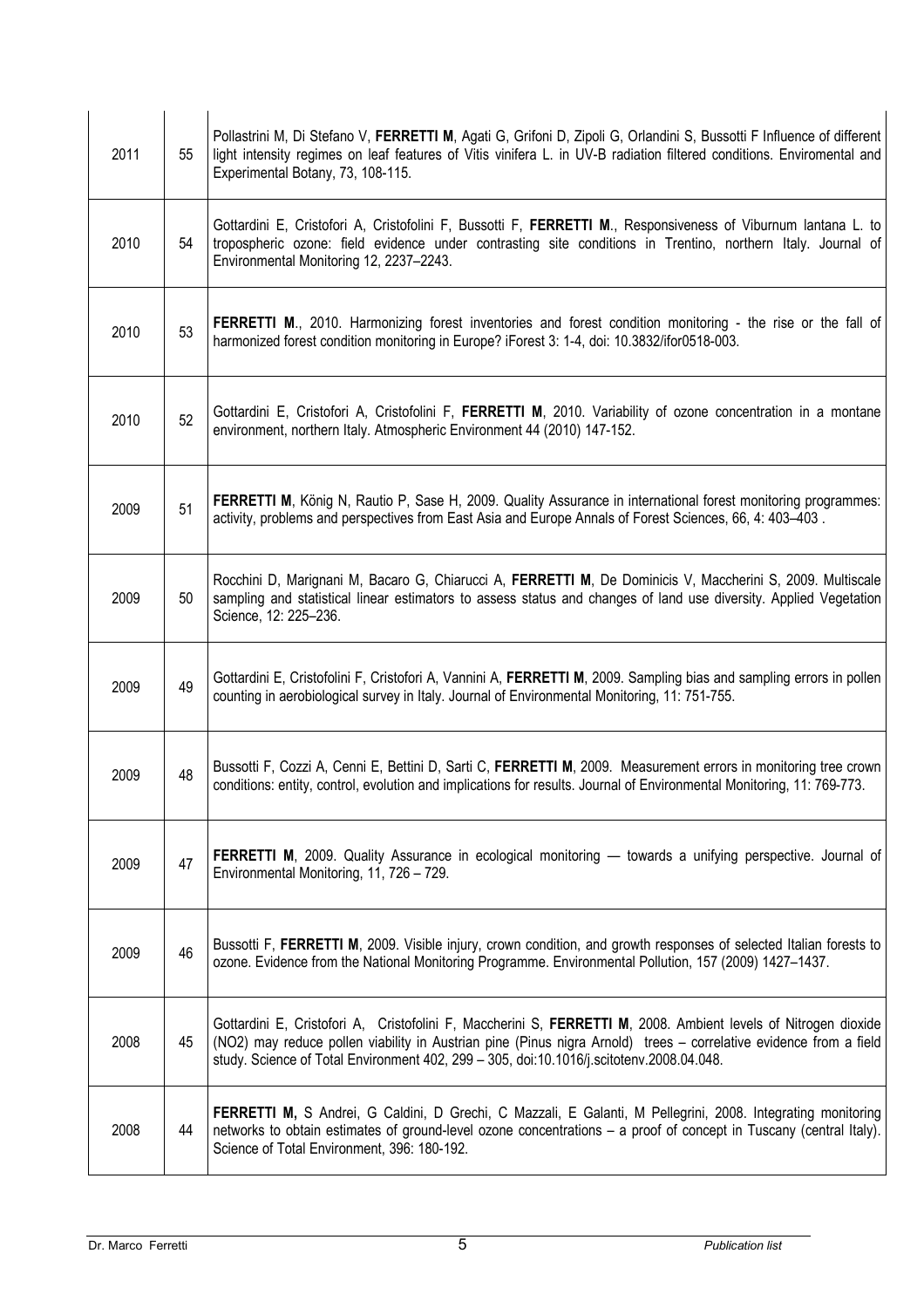| 2007 | 43 | <b>FERRETTI M, Fagnano M, Amoriello T, Ballarin-Denti A, Badiani M, Buffoni A, Bussotti F, Castagna A, Cieslik S,</b><br>Costantini A, Cozzi A, De Marco A, Gerosa G, Lorenzini G, Manes F, Merola G, Mosello R, Nali C, Paoletti E,<br>Petriccione B, Racalbuto S, Rana G, Ranieri A, Tagliaferri A, Vialetto G, Vitale M, 2007. Measuring, modelling and<br>testing ozone exposure, flux and effects on vegetation in southern European conditions - what does not work. A<br>Review from Italy. Environmental Pollution, 146: 648-658. |
|------|----|-------------------------------------------------------------------------------------------------------------------------------------------------------------------------------------------------------------------------------------------------------------------------------------------------------------------------------------------------------------------------------------------------------------------------------------------------------------------------------------------------------------------------------------------|
| 2007 | 42 | Gerosa G, FERRETTI M, Bussotti F, Rocchini D, 2007. Estimates of ozone AOT40 from passive sampling in forest<br>sites in South-Western Europe. Environmental Pollution, 145: 629-635.                                                                                                                                                                                                                                                                                                                                                     |
| 2007 | 41 | <b>FERRETTI M, Calderisi M, Bussotti F, 2007. Ozone exposure, defoliation of beech (Fagus sylvatica L.) and visible</b><br>foliar symptoms on native plants in selected plots of South-Western Europe. Environmental Pollution, 145: 644-651.                                                                                                                                                                                                                                                                                             |
| 2007 | 40 | FERRETTI M, Bussotti F, Calatayud V, Schaub M, Kräuchi N, Petriccione B, Sanchez-Peña G, Sanz M-J, Ulrich E,<br>2007. Ozone and forests in South-Western Europe - What have we learned? Environmental Pollution, 145: 652-<br>655.                                                                                                                                                                                                                                                                                                        |
| 2007 | 39 | FERRETTI M, Bussotti F, Calatayud V, Schaub M, Kräuchi N, Petriccione B, Sanchez-Peña G, Sanz M-J, Ulrich E,<br>2007. Ozone and forests in South-Western Europe - An introduction. Environmental Pollution, 145: 617-619.                                                                                                                                                                                                                                                                                                                 |
| 2006 | 38 | Bussotti F, Cozzi A, FERRETTI M, 2006. Field surveys of ozone symptoms on spontaneous vegetation. limitations<br>and potentialities of the european programme. Environmental Monitoring and Assessment, 115, 335-348.                                                                                                                                                                                                                                                                                                                     |
| 2004 | 37 | Percy K, FERRETTI M, 2004. Air Pollution and Forest Health: Towards new monitoring concepts. Environmental<br>Pollution, 130: 113-126.                                                                                                                                                                                                                                                                                                                                                                                                    |
| 2004 | 36 | FERRETTI M, Brambilla E, Brunialti G, Fornasier F, Mazzali C, Giordani P, Nimis PL, 2004. Reliability of different<br>sampling densities for estimating and mapping lichen diversity in biomonitoring studies. Environmental Pollution,<br>127: 249-256.                                                                                                                                                                                                                                                                                  |
| 2004 | 35 | FERRETTI M, 2004. Forest Health Diagnosis, Monitoring and Evaluation. In: Burley J., Evans J., Youngquist J.<br>(Eds.), Encyclopedia of Forest Sciences, Elsevier Science, London: 285-299.                                                                                                                                                                                                                                                                                                                                               |
| 2003 | 34 | Bussotti F, Schaub M, Cozzi A, Kräuchi N, FERRETTI M, Novak K, Skelly J M, 2003. Assessment of ozone visible<br>symptoms in the field: perspectives of quality control. Environmental Pollution, 125 (1): 81-89.                                                                                                                                                                                                                                                                                                                          |
| 2003 | 33 | FERRETTI M, Chiarucci A, 2003. Design concepts adopted in long-term forest monitoring programs in Europe -<br>Problems for the future? The Science of Total Environment, 310 (1-3): 171-178.                                                                                                                                                                                                                                                                                                                                              |
| 2003 | 32 | Bussotti F, Borghini F, Celesti C, Leonzio C, Cozzi A, Bettini D, FERRETTI M, 2003. Leaf shedding, crown condition<br>and element return in two mixed holm oak forests in Tuscany, Central Italy. For. Ecol. Manag. 176: 273-285.                                                                                                                                                                                                                                                                                                         |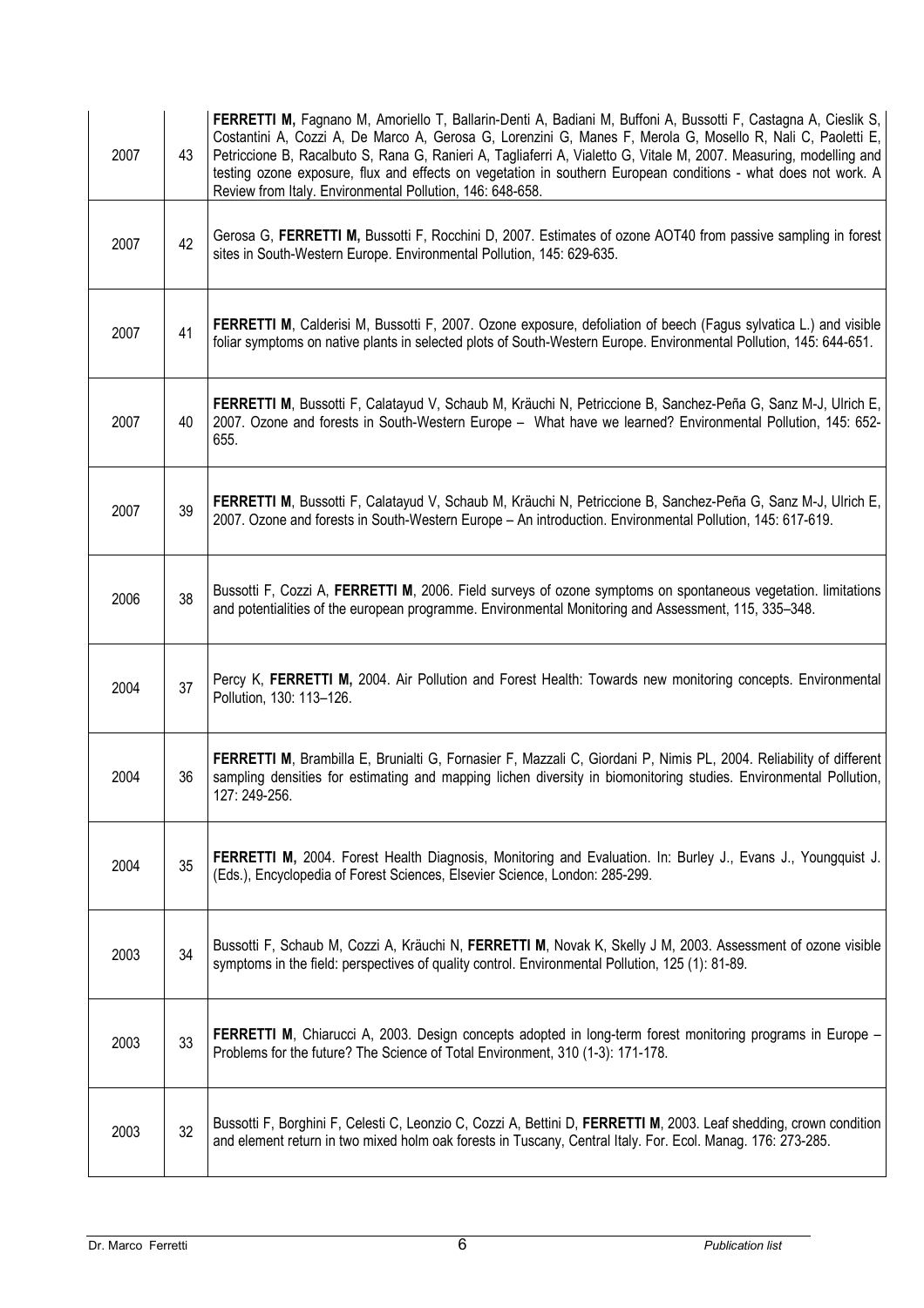| 2003 | 31 | Bussotti F, Gerosa G, Cenni E, Cozzi A, FERRETTI M, Bettini D, Nibbi R, 2003. Crown Condition Surveys in Italian<br>Forests: Issues in Reporting Findings. Environmental Monitoring and Assessment, 85: 221-238.                                                                                                                                                                                                    |
|------|----|---------------------------------------------------------------------------------------------------------------------------------------------------------------------------------------------------------------------------------------------------------------------------------------------------------------------------------------------------------------------------------------------------------------------|
| 2002 | 30 | Bartolozzi L, Bonini I, Boretti R, Bussotti F, Cenni E, Chiarucci, Cozzi A., De Dominicis V, FERRETTI M, Grossoni<br>P, Landi G, Leonzio C, Vignozzi G, 2002. Forest monitoring in Tuscany (Italy): past activities, present status and<br>future perspectives. In: Mosello R., Petriccione B., Marchetto A. (Eds), Long-term ecological research in Italian forest<br>ecosystems, J. Lymnol., (Suppl. 1): 129-136. |
| 2002 | 29 | Bussotti F, Cozzi A, FERRETTI M, Cenni E, Bettini D, Nibbi R, 2002. Crown condition assessment at the<br>CONECOFOR permanent monitoring plots. In: Mosello R., Petriccione B., Marchetto A. (Eds), Long-term ecological<br>research in Italian forest ecosystems, J. Lymnol., (Suppl. 1): 12-18.                                                                                                                    |
| 2002 | 28 | FERRETTI M, 2002. The Integrated and Combined (I&C) evaluation system to detect status and trends of the<br>CONECOFOR Permanent Monitoring Plots. In: Mosello R., Petriccione B., Marchetto A. (Eds), Long-term ecological<br>research in Italian forest ecosystems, J. Lymnol., (Suppl. 1): 106-116.                                                                                                               |
| 2002 | 27 | Parr TW, FERRETTI M, Simpson IC, Forsius M, Kovács-Láng E, 2002. Towards a long-term integrated monitoring<br>programme in Europe: Network design in theory and practice. Environmental Monitoring and Assessment, 78, 3:<br>253-290.                                                                                                                                                                               |
| 2002 | 26 | FERRETTI M, Innes JL, Jalkanen R, Saurer M, Schaeffer J, Spiecker H, von Wilpert K, (2002). Air pollution and<br>environmental chemistry - What role for tree ring studies? Dendrochronologia, 20: 1-2: 159-174.                                                                                                                                                                                                    |
| 2001 | 25 | Nali C, FERRETTI M, Pellegrini M, Lorenzini G, 2001. Monitoring and biomonitoring of surface ozone in Florence,<br>Italy. Environmental Monitoring and Assessment, 69: 159-174.                                                                                                                                                                                                                                     |
| 1999 | 24 | Gravano E, FERRETTI M, Bussotti F, Grossoni P, 1999. Foliar symptoms and growth reduction of Ailanthus<br>altissima Desf in an Area with high ozone and acidic deposition in Italy. Water Air Soil Pollution, 116: 267-272.                                                                                                                                                                                         |
| 1999 | 23 | Percy K, Bucher J, Cape J, FERRETTI M, Heath R, Jones H, Karnosky D, Matyssek R, Muller-Starck G, Paoletti E,<br>Rosengren-Brinck U, Sheppard L, Skelly J, Weetman G, 1999. State of Science and knowledge gaps with respect to<br>air pollution impacts on forests reports from concurrent IUFRO 7.04.00 Working Party sessions. Water Air Soil<br>Pollution, 116: 443-448.                                        |
| 1999 | 22 | FERRETTI M, Bonini I, Bussotti F, Celesti C, Cenni E, Chiarucci A, Cozzi A, De Dominicis V, Grossoni P, Leonzio C,<br>1999. Short-term changes of response indicators of ecosystem status in broadleaved forests in Tuscany (Central<br>Italy). Water Air Soil Pollution, 116: 351-356.                                                                                                                             |
| 1999 | 21 | FERRETTI M, Bussotti F, Cenni E, Cozzi A, 1999. Implementation of Quality Assurance procedures in the Italian<br>programs of forest condition monitoring. Water Air Soil pollution, 116: 371-376.                                                                                                                                                                                                                   |
| 1998 | 20 | Bussotti F, FERRETTI M, 1998. Air Pollution, Forest Condition and Forest Declines in Southern Europe. An<br>Overview. Environmental Pollution, 101: 49-65.                                                                                                                                                                                                                                                          |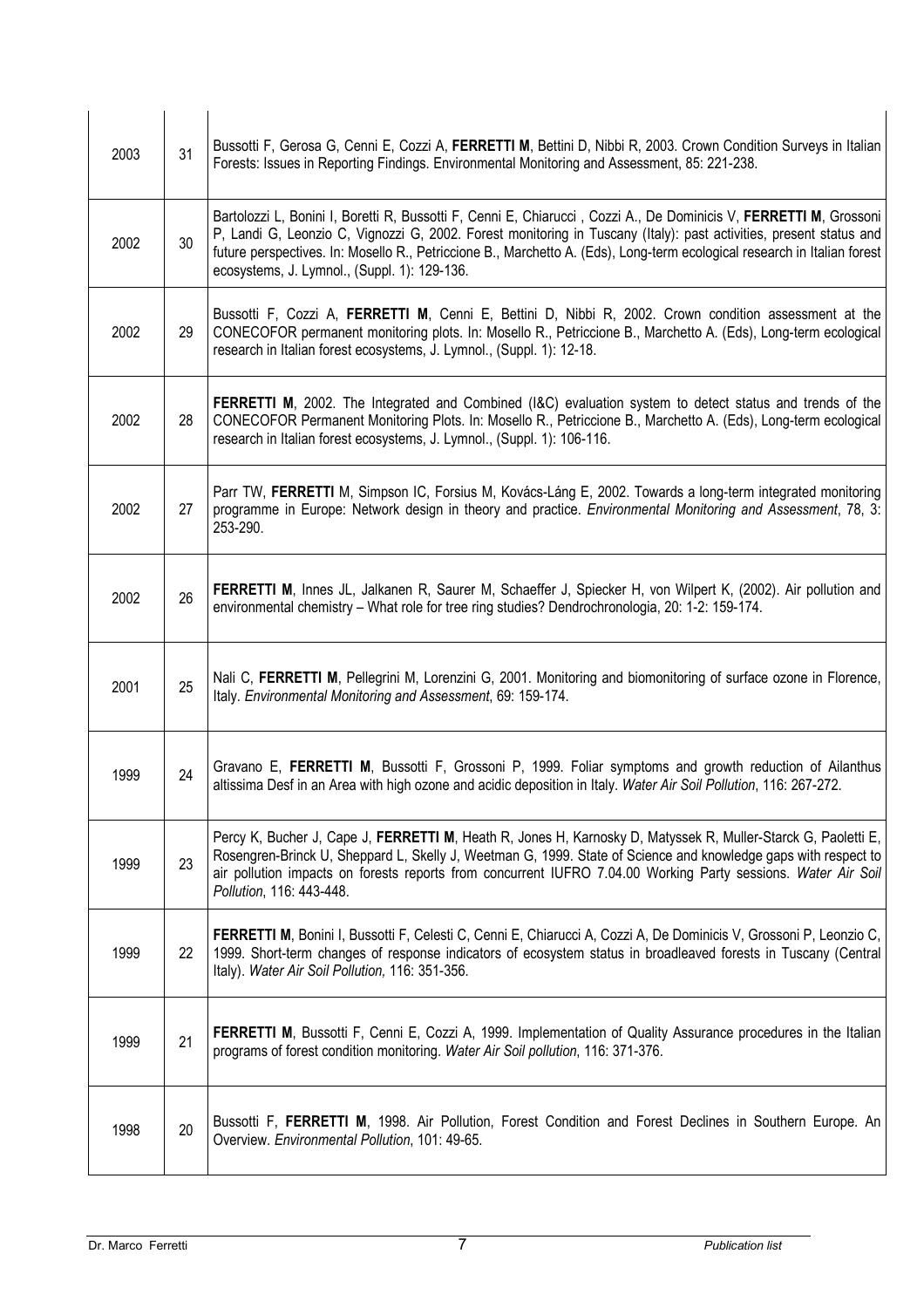| 1998 | 19 | Loppi S, Cenni E, Bussotti F, FERRETTI M, 1998. Epiphytic lichens and tree leaves as biomonitors of trace elements<br>released by geothermal power plants. Chemistry and Ecology, 14: 31-38.                                                                           |
|------|----|------------------------------------------------------------------------------------------------------------------------------------------------------------------------------------------------------------------------------------------------------------------------|
| 1998 | 18 | Loppi S, Cenni E, Bussotti F, FERRETTI M, 1998. Biomonitoring of geothermal air pollution by epiphytic lichens and<br>forest trees. Chemosphere, 36, IV-V: 1079-1082.                                                                                                  |
| 1998 | 17 | FERRETTI M, Baratozzi L, Cenni E, Cozzi A, Savini P, 1998. Crown transparency of beech (Fagus sylvatica L.) in<br>the northern Apennines, Italy. Status, changes and relationships with other indices of site and tree condition.<br>Chemosphere, 36, IV-V: 1037-1042. |
| 1998 | 16 | FERRETTI M, 1998. Potential and limitations of visual indices of tree condition. Chemosphere, 36, IV-V: 1031-1036.                                                                                                                                                     |
| 1997 | 15 | Bussotti F, Cenni E, Cozzi A, FERRETTI M, 1997. The impact of Geothermal Power Plants on Forest Vegetation. A<br>Case study at Travale (Tuscany, Central Italy). Environmental Monitoring and Assessment: 181-194.                                                     |
| 1997 | 14 | FERRETTI M, 1997. Forest health assessment and monitoring. Issues for consideration. Environmental Monitoring<br>and Assessment, 48: 45-72.                                                                                                                            |
| 1995 | 13 | Bussotti F, FERRETTI M, Cozzi A, Grossoni P, Bottacci A, Tani C, 1995. Crown status of holm oak (Quercus ilex L.)<br>trees as related to phenology and environmental stress. Water Air and Soil Pollution, 85: 1269-1274.                                              |
| 1995 | 12 | FERRETTI M, Cenni E, Bussotti F, Batistoni P, 1995. Vehicle-Induced Pb- and Cd-Contamination of Roadside Soil<br>and Plants in Italy. Chemistry and Ecology, 11: 213-228.                                                                                              |
| 1994 | 11 | Bussotti F, Cenni E, Cozzi A, FERRETTI M, Brogi L, Mecci A, 1994. Forest condition in tuscany (central Italy). Field<br>surveys 1987-1991. Forestry, 68: 11-24.                                                                                                        |
| 1994 | 10 | Bussotti F, Grossoni P, Batistoni P, FERRETTI M, Cenni E, 1994. Preliminary Studies on the plant barriers to<br>capture lead and cadmium from vehicular origin. Aerobiologia, 11: 11-18.                                                                               |
| 1993 | 9  | FERRETTI M, Bussotti F, Cozzi A, Gellini R, 1993. Holm oak (Quercus ilex L.) decline in coastal tuscany (central<br>italy): first research in a permanent plot. Ann. Bot., LI: 175-180.                                                                                |
| 1993 | 8  | Calistri I, Brogi L, Mecci A, Fratini R, Cenni E, FERRETTI M, Bussotti F, 1993. Inventory of forest damage in<br>Tuscany (1987-1990). Preliminary considerations. Landscape and Urban Planning, 24: 175-183.                                                           |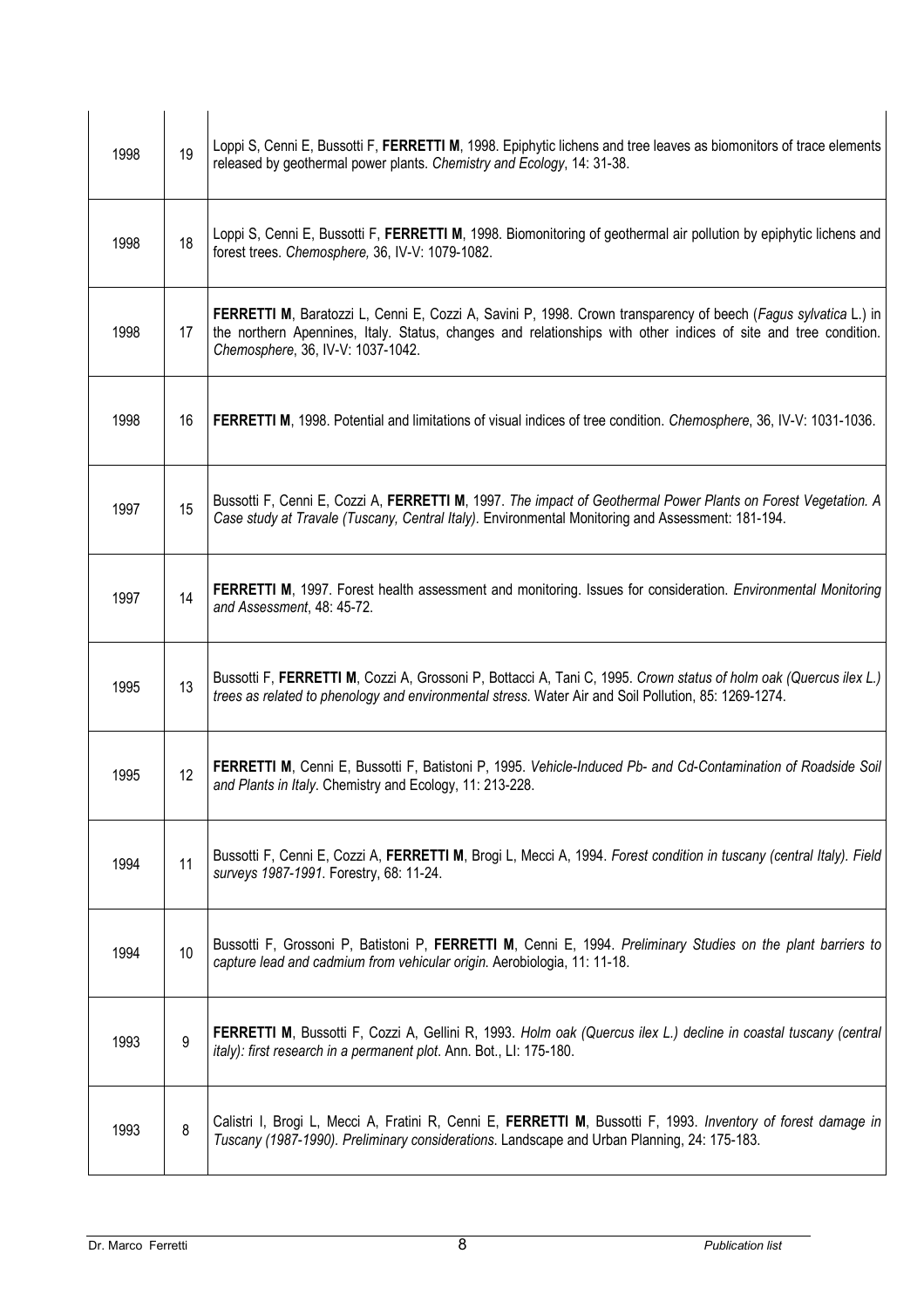| 1993 | 7              | <b>FERRETTI M</b> , Udisti R, Barbolani E, 1993. Mineral nutrients and trace elements in tree rings of Pinus sp. Fresenius<br>J Anal Chem., 347: 467-470.                                                                                                                      |
|------|----------------|--------------------------------------------------------------------------------------------------------------------------------------------------------------------------------------------------------------------------------------------------------------------------------|
| 1993 | 6              | <b>FERRETTI M</b> , Barbolani E, Grossoni P, Gellini R, Pantani F, 1993. Incipient Forest Decline in the Province of Trento<br>(Northern Italy). Preliminary SEM observation and consideration on inorganic components of leaves and roots.<br>Chemistry and Ecology, 8: 1-10. |
| 1992 | 5              | <b>FERRETTI M</b> , Udisti R, Barbolani E, 1992. A new approach to experimental data evaluation from tree ring analysis.<br>Ion-chromatographic determination of P, CI and S. Fresenius J Anal Chem, 34: 607-611.                                                              |
| 1992 | 4              | Bussotti F, Gellini R, FERRETTI M, Cenni E, Pietrini R, Sbrilli G, 1992. 1989 Monitoring of mediterranean trees<br>conditions and nutritional status in Southern Tuscany (Italy). For. Ecol and Manage, 51: 81-93.                                                             |
| 1991 | 3              | Bussotti F, FERRETTI M, Cenni E, Gellini R, Grossoni P, Clauser F, Barbolani E, 1991. New type damages to<br>mediterranean vegetation in southern sardinian forests (Italy). Eur. J. For. Path., 21: 290-300.                                                                  |
| 1990 | $\overline{2}$ | FERRETTI M, Barbolani E, Bussotti F, Gellini R, 1990. Variazioni stagionali di nutrienti minerali ed elementi in<br>traccia in foglie di Fagus sylvatica L. a Vallombrosa. Giorn. Bot. Ital., 124 (5): 589-599.                                                                |
| 1986 |                | Barbolani E, Del Panta S, FERRETTI M, Pantani F, 1986. Survey on acid deposition in coastal areas of Tuscany.<br>Annali di Chimica, 76: 365-374.                                                                                                                               |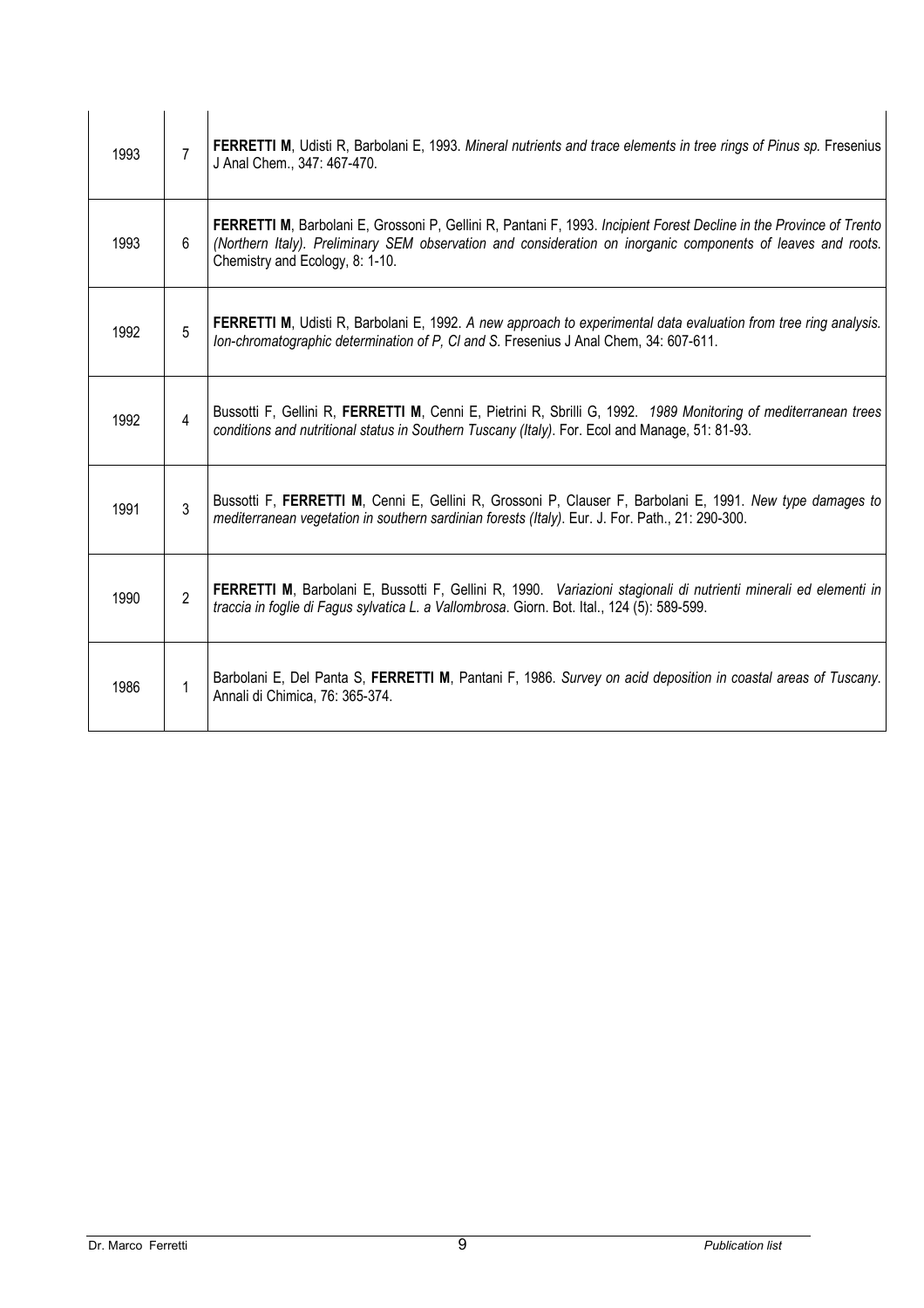|      | Publications on reviewed non ISI / non peer reviewed journals |                                                                                                                                                                                                                                                                                                                                                                                                                                                                                                        |  |
|------|---------------------------------------------------------------|--------------------------------------------------------------------------------------------------------------------------------------------------------------------------------------------------------------------------------------------------------------------------------------------------------------------------------------------------------------------------------------------------------------------------------------------------------------------------------------------------------|--|
| Year | Prog.                                                         | Reference                                                                                                                                                                                                                                                                                                                                                                                                                                                                                              |  |
| 2020 | 68                                                            | Rohner B., Lanz A., Cioldi F., Meile R., Ferretti M., in review. Kronenzustand und Zuwachs in Schweizer<br>Buchenwäldern während der Trockenheit 2018. Schweizerische Zeitschrift für Forstwesen, 171, 5: 306-309                                                                                                                                                                                                                                                                                      |  |
| 2019 | 67                                                            | Rigling, A., Etzold, S., Bebi, P., Brang, P., Ferretti, M., Forrester, D., Gartner, H., Gessler, A., Ginzler, C.,<br>Moser, B., Schaub, M., Stroheker, S., Trotsiuk, V., Walthert, L., Zweifel, R., Wohlgemuth, T., 2019. Wie viel<br>Trockenheit ertragen unsere Walder? Lehren aus extremen Trockenjahren; How much drought can our forests<br>endure? Lessons from extreme drought years. In, Forum fur Wissen 2019 - Lernen aus Extremereignissen.<br>WSL, 24 April, Davos, Switzerland. p. 39-51. |  |
| 2012 | 66                                                            | Gottardini E., Cristofolini F., Cristofori A., Confalonieri M, FERRETTI M. (Eds.), 2012. Ozono e foreste in<br>Trentino. Fondazone Edmund Mach, 144 ps.                                                                                                                                                                                                                                                                                                                                                |  |
| 2008 | 65                                                            | FERRETTI M., Bussotti F., Fabbio G., Petriccione B., 2008. Status and change of key ecosystem attributes<br>monitored at the CONECOFOR plots, 1995-2005 - Achievements, problems and perspectives. Annali C.R.A.,<br>2005-2006, 34: 115-120.                                                                                                                                                                                                                                                           |  |
| 2008 | 64                                                            | FERRETTI M., Calderisi M., Bussotti F., 2008. Where there significant changes in the overall condition of the<br>CONECOFOR plots overt hte 1995-2005 period? Annali C.R.A., 2005-2006, 34: 101-114.                                                                                                                                                                                                                                                                                                    |  |
| 2008 | 63                                                            | Bussotti F., Calderisi M., Cenni E., Cozzi A., Bettini D., FERRETTI M., 2008. Status and changes of tree<br>condition at the CONECOFOR plots, 1996-2005. Annali C.R.A., 2005-2006, 34: 21-28.                                                                                                                                                                                                                                                                                                          |  |
| 2008 | 62                                                            | Fabbio G., Bertini G., Calderisi M., FERRETTI M., 2008. Status and trend of tree growth and mortality rate at the<br>CONECOFOR plots, 1997-2004. Annali C.R.A., 2005-2006, 34: 11-20.                                                                                                                                                                                                                                                                                                                  |  |
| 2008 | 61                                                            | FERRETTI M., Bussotti F., Fabbio G., Petriccione B., (Eds.), 2008. Ecological condition of selected forest<br>ecosystems in Italy. Status and changes 1995-2005. Fourth report of the Task Force on Integrated and<br>Combined (I&C) evaluation of the CONECOFOR programme. Annali Istituto Sperimentale per la Selvicoltura,<br>Vol. 34, 2005-2006: 120 p.                                                                                                                                            |  |

**r**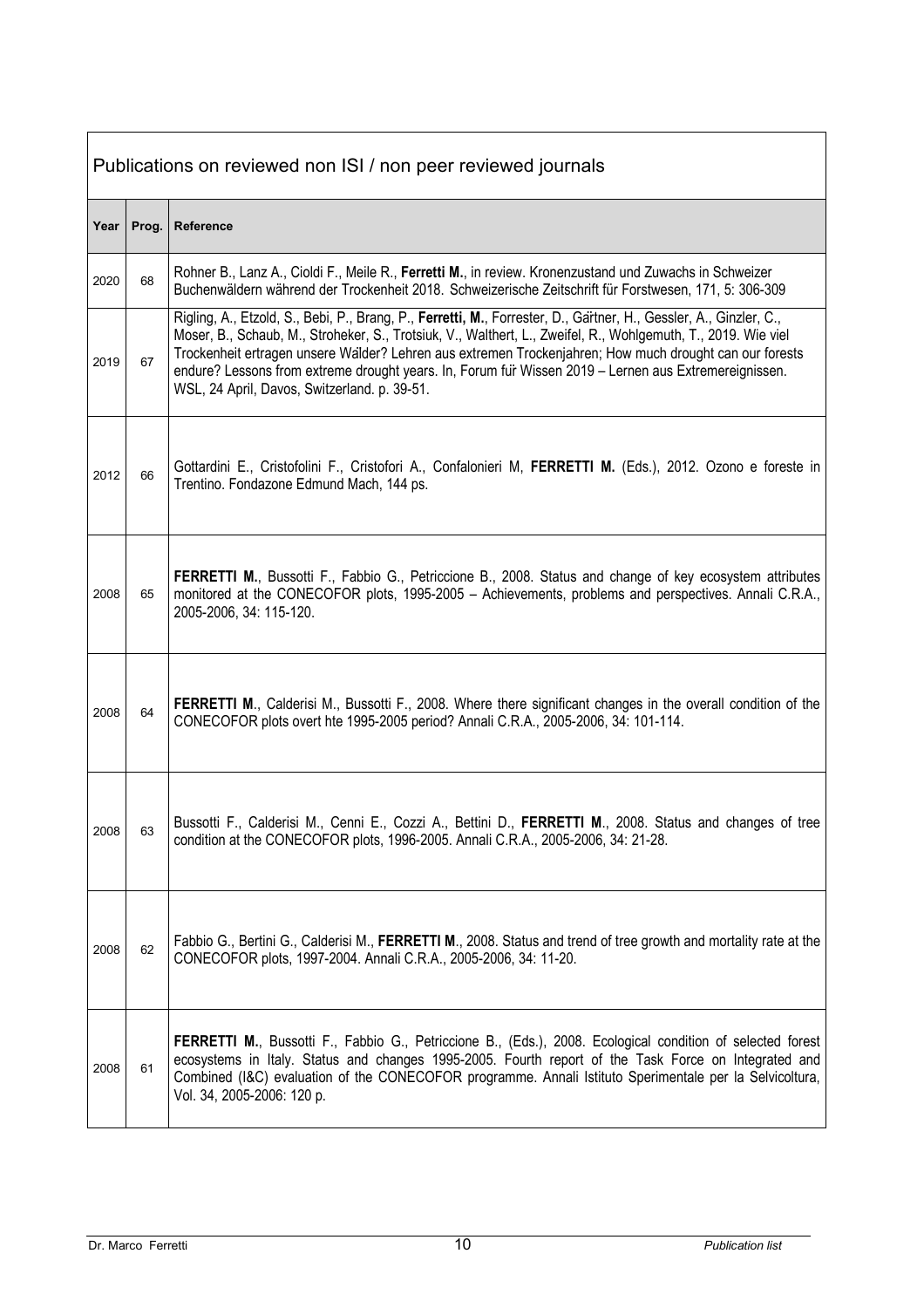| 2007 | 60 | Bussotti F, FERRETTI M., (Eds.), 2007. OzoneFlux. Measuring and modelling of Ozone Flux in Evergreen<br>Mediterranean stands of the EU Intensive Monitoring of Forests Ecosystems (Level II) - An approach at different<br>Intensity Levels. Fina report. 161 ps.                                                                                                                                                                                                                                                                                                                                                                                                           |
|------|----|-----------------------------------------------------------------------------------------------------------------------------------------------------------------------------------------------------------------------------------------------------------------------------------------------------------------------------------------------------------------------------------------------------------------------------------------------------------------------------------------------------------------------------------------------------------------------------------------------------------------------------------------------------------------------------|
| 2006 | 59 | FERRETTI M., Bussotti F., Fabbio G., Petriccione B., 2006. Biodiversity status and changes in the permanent<br>monitoring plots of the CONECOFOR programme - Achievements, problems and perspectives. Annali Istituto<br>Sperimentale per la Selvicoltura, Vol. 30, Suppl. 2 2006: 107-111.                                                                                                                                                                                                                                                                                                                                                                                 |
| 2006 | 58 | FERRETTI M., Calderisi M., Bussotti F., Campetella G., Canullo R., Costantini A., Fabbio G., Mosello R., 2006.<br>Factors influencing vascular species richness in the CONECOFOR permanent monitoring plots. Annali Istituto<br>Sperimentale per la Selvicoltura, Vol. 30, Suppl. 2 2006: 97-106.                                                                                                                                                                                                                                                                                                                                                                           |
| 2006 | 57 | FERRETTI M., Bussotti F., Campetella G., Canullo R., Chiarucci G., Fabbio G., Petriccione B., 2006.<br>Biodiversity- its assessment and importance in the Italian programme for the intensive monitoring of forest<br>ecosystems CONECOFOR. . Annali Istituto Sperimentale per la Selvicoltura, Vol. 30, Suppl. 2 2006: 3-16.                                                                                                                                                                                                                                                                                                                                               |
| 2006 | 56 | FERRETTI M., Petriccione B., Fabbio G., Bussotti F., (Eds.) 2006. Aspects of biodiversity in selected forest<br>ecosystems in Italy: status and changes over the period 1996-2003. Third report of the Task Force on Integrated<br>and Combined (I&C) evaluation of the CONECOFOR programme. Annali Istituto Sperimentale per la<br>Selvicoltura, Vol. 30, Suppl. 2 2006: 111 ps.                                                                                                                                                                                                                                                                                           |
| 2004 | 55 | FERRETTI M., Sanz M.-J., Schaub M. (Eds.), 2004. O3SWE- Ozone and the Forests of South-Western Europe.<br>Final report.154 ps.                                                                                                                                                                                                                                                                                                                                                                                                                                                                                                                                              |
| 2003 | 54 | FERRETTI M., Bussotti F., Fabbio G., Petriccione B. 2003 Ozone levels, actual and potential effects on the<br>vegetation at the Permanent Monitoring Plots of the CONECOFOR programme in Italy - Achievements,<br>problems and perspectives. In: Ferretti M., Bussotti F., Fabbio G, Petriccione B., (Eds.), Ozone and Forest<br>Ecosystems in Italy. Second report of the Task Force on Integrated and Combined (I&C) evaluation of the<br>CONECOFOR programme. Annali Istituto Sperimentale per la Selvicoltura, Special Issue, Arezzo Anno 1999<br>Vol. 30, Suppl. 1 2003: 121-126.                                                                                      |
| 2003 | 53 | FERRETTI M., Gerosa G., Bussotti F., Fabbio G. (2003) - Ozone exposure, crown transparency and basal area<br>increment at the Permanent Monitoring Plots of the CONECOFOR programme in Italy In: Ferretti M., Bussotti<br>F., Fabbio G, Petriccione B., (Eds.), Ozone and Forest Ecosystems in Italy. Second report of the Task Force on<br>Integrated and Combined (I&C) evaluation of the CONECOFOR programme. Annali Istituto Sperimentale per la<br>Selvicoltura, Special Issue, Arezzo Anno 1999 Vol. 30, Suppl. 1 2003: 107-120.                                                                                                                                      |
| 2003 | 52 | Alianiello F., Amoriello T., Campetella G., Canullo R., Costantini A., Cozzi A., Fabbio G., Gerosa G., Manetti<br>M.C., Marchetto A., Matteucci G., Mosello R., FERRETTI M., 2003 - Factors influencing vulnerability and<br>response of vegetation to ozone at the Permanent Monitoring Plots of the CONECOFOR programme in Italy. In:<br>Ferretti M., Bussotti F., Fabbio G, Petriccione B., (Eds.), Ozone and Forest Ecosystems in Italy. Second report of<br>the Task Force on Integrated and Combined (I&C) evaluation of the CONECOFOR programme. Annali Istituto<br>Sperimentale per la Selvicoltura, Special Issue, Arezzo Anno 1999 Vol. 30, Suppl. 1 2003: 63-84. |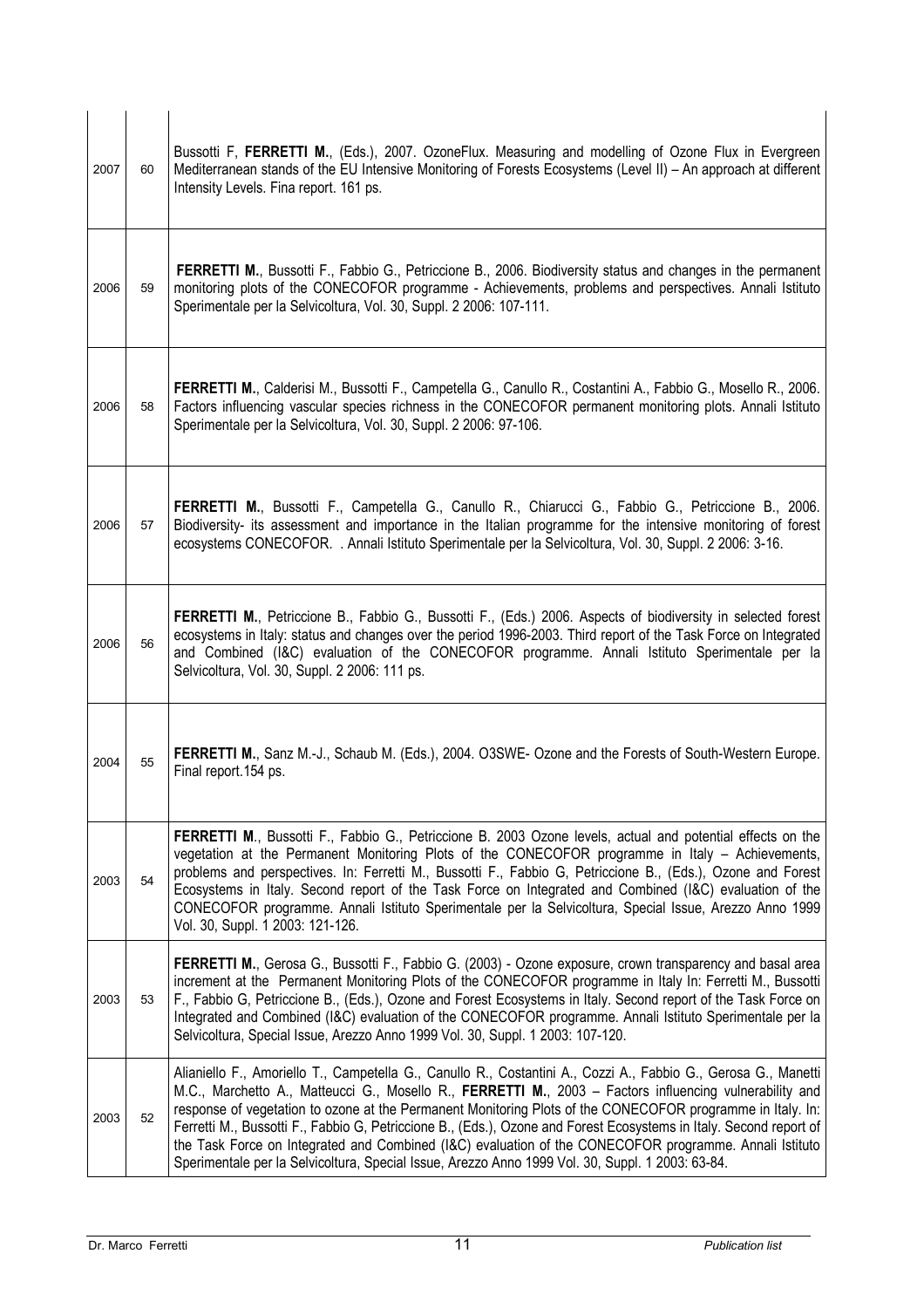| 2003 | 51 | Gerosa G., FERRETTI M., Buffoni A., Spinazzi F., 2003 - Vegetation exposure to ozone at the Permanent<br>Monitoring Plots of the CONECOFOR Programme in Italy: estimating AOT40 by means of passive samplers. In:<br>Ferretti M., Bussotti F., Fabbio G, Petriccione B., (Eds.), Ozone and Forest Ecosystems in Italy. Second report of<br>the Task Force on Integrated and Combined (I&C) evaluation of the CONECOFOR programme. Annali Istituto<br>Sperimentale per la Selvicoltura, Special Issue, Arezzo Anno 1999 Vol. 30, Suppl. 1 2003: 53-62.                                                                                                                                                                                                |
|------|----|------------------------------------------------------------------------------------------------------------------------------------------------------------------------------------------------------------------------------------------------------------------------------------------------------------------------------------------------------------------------------------------------------------------------------------------------------------------------------------------------------------------------------------------------------------------------------------------------------------------------------------------------------------------------------------------------------------------------------------------------------|
| 2003 | 50 | Amoriello T., Spinazzi F., Gerosa G., Costantini A., Buffoni A., FERRETTI M., 2003 - Relationships between<br>ozone levels and meteorological variables at the permanent monitoring plots of the CONECOFOR programme in<br>Italy. In: Ferretti M., Bussotti F., Fabbio G, Petriccione B., (Eds.), Ozone and Forest Ecosystems in Italy. Second<br>report of the Task Force on Integrated and Combined (I&C) evaluation of the CONECOFOR programme. Annali<br>Istituto Sperimentale per la Selvicoltura, Special Issue, Arezzo Anno 1999 Vol. 30, Suppl. 1 2003: 41-52.                                                                                                                                                                               |
| 2003 | 49 | FERRETTI M., Brusasca G., Buffoni A., Bussotti F., Cozzi A., Petriccione B., Pompei E., Silibello C., (2003).<br>Ozone risk in the permanent plots of the Italian intensive monitoring of forest ecosystems - An introduction. In:<br>Ferretti M., Bussotti F., Fabbio G, Petriccione B., (Eds.), Ozone and Forest Ecosystems in Italy. Second report of<br>the Task Force on Integrated and Combined (I&C) evaluation of the CONECOFOR programme. Annali Istituto<br>Sperimentale per la Selvicoltura, Special Issue, Arezzo Anno 1999 Vol. 30, Suppl. 1 2003: 3-28.                                                                                                                                                                                |
| 2003 | 48 | FERRETTI M., Bussotti F., Fabbio G., Petriccione B. (Eds.), 2003. Ozone and forest ecosystems in Italy. Second<br>report of the Task Force on Integrated and Combined (I&C) evaluation of the CONECOFOR programme. Annali<br>Istituto Sperimentale per la Selvicoltura, Special Issue, Arezzo Anno 1999 Volume 30-Suppl. 1 2003: 128 pp.                                                                                                                                                                                                                                                                                                                                                                                                             |
| 2002 | 47 | Bini G., Bonannini M., FERRETTI M (2002) - Licheni epifiti come bioindicatori nell'esperienza italiana: problemi<br>metodologici. Acqua-Aria 6: 77-82.                                                                                                                                                                                                                                                                                                                                                                                                                                                                                                                                                                                               |
| 2002 | 46 | FERRETTI M., Cozzi A., 2002. Alcuni problemi metodologici nella valutazione e quantificazione dei sintomi da<br>ozono in rilevamenti di campagna. Informatore fitopatologico, 3: 31-38.                                                                                                                                                                                                                                                                                                                                                                                                                                                                                                                                                              |
| 2000 | 45 | FERRETTI M., Alianiello F., Allavena S., Amoriello T., Amorini E., Biondi F. A., Buffoni A., Bussotti F.,<br>Campetella G., Canullo R., Costantini A., Cutini A., Fabbio G., Ferrari C., Giordano P., Magnani E., Marchetto<br>A., Matteucci G., Mazzali C., Mecella G., Mosello R., Nibbi R., Petriccione B., Pompei E., Riguzzi F., Scarascia-<br>Mugnozza G., Tita M., 2000c - The Integrated and Combined (I&C) Evaluation System - Achievements,<br>Problems and Perspectives In: Ferretti M. (eds.), "Integrated and Combined (I&C) evaluation of intensive<br>monitoring of forest ecosystems in Italy - Concepts, Methods and First Results" Annali dell'Istituto Sperimentale<br>per la Selvicoltura, Special Issue, anno 1999, 3: 151-156. |
| 2000 | 44 | FERRETTI M., Nibbi R., 2000 - Procedures to Check Availability, Quality and Reliability of Data Collected at the<br>CONECOFOR Permanent Monitoring Plots. In: Ferretti M. (eds.), "Integrated and Combined (I&C) evaluation of<br>intensive monitoring of forest ecosystems in Italy - Concepts, Methods and First Results" Annali dell'Istituto<br>Sperimentale per la Selvicoltura, Special Issue, anno 1999, 3: 41-57.                                                                                                                                                                                                                                                                                                                            |
| 2000 | 43 | FERRETTI M., 2000 - Spatial and temporal aggregation of the CONECOFOR data for the Integrated and<br>Combined (I&C) analyses. In: Ferretti M. (ed.), "Integrated and Combined (I&C) evaluation of intensive<br>monitoring of forest ecosystems in Italy - Concepts, Methods and First Results" Annali dell'Istituto Sperimentale<br>per la Selvicoltura, Special Issue, anno 1999, 3: 59-66.                                                                                                                                                                                                                                                                                                                                                         |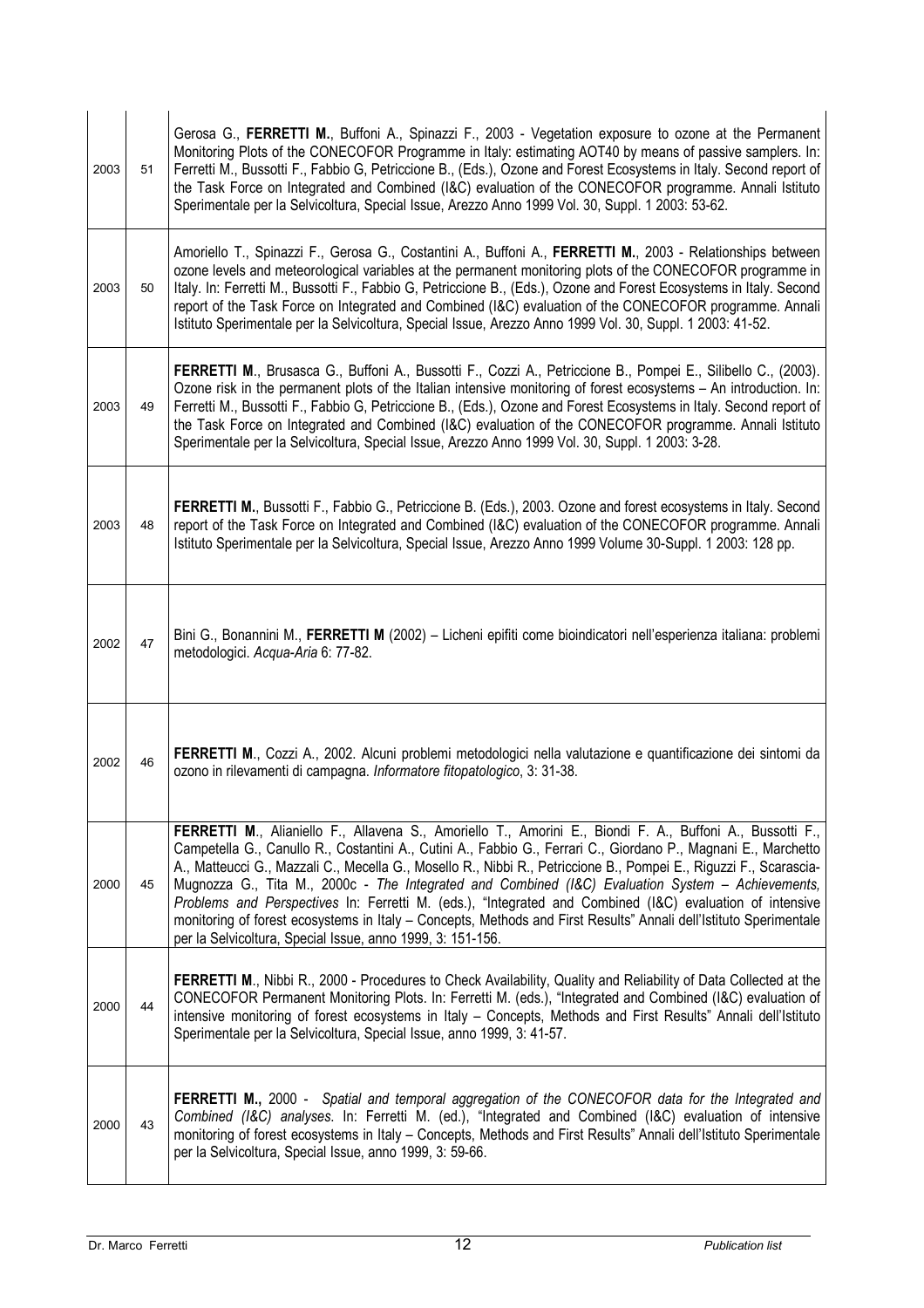| 2000 | 42 | FERRETTI M., 2000 - An introduction to the integrated and combined evaluation (I&C) evaluation system<br>designed for the intensive monitoring of forest ecosystems in Italy. In: Ferretti M. (eds.), "Integrated and<br>Combined (I&C) evaluation of intensive monitoring of forest ecosystems in Italy - Concepts, Methods and First<br>Results" Annali dell'Istituto Sperimentale per la Selvicoltura, Special Issue, anno 1999, 3: 7-16. |
|------|----|----------------------------------------------------------------------------------------------------------------------------------------------------------------------------------------------------------------------------------------------------------------------------------------------------------------------------------------------------------------------------------------------------------------------------------------------|
| 2000 | 41 | <b>FERRETTI M., Giordano P., Mazzali C., 2000 - Methods of analysis of the I&amp;C evaluation system. In: Ferretti M.</b><br>(ed.), "Integrated and Combined (I&C) evaluation of intensive monitoring of forest ecosystems in Italy -<br>Concepts, Methods and First Results", Annali dell'Istituto Sperimentale per la Selvicoltura, Special Issue, anno<br>1999, 3: 33-42.                                                                 |
| 2000 | 40 | FERRETTI M. (ed.), 2000. "Integrated and Combined (I&C) evaluation of intensive monitoring of forest<br>ecosystems in Italy - Concepts, Methods and First Results" Annali dell'Istituto Sperimentale per la Selvicoltura,<br>Special Issue, anno 1999, 3: 156 pp.                                                                                                                                                                            |
| 2000 | 39 | Bussotti F., FERRETTI M., Giordano P., Mazzali C., 2000. A synthetic index to estimate tree condition in the<br>Permanent Monitoring Plots of the CONECOFOR program. In: Ferretti M. (ed.), "Integrated and Combined (I&C)<br>evaluation of intensive monitoring of forest ecosystems in Italy - Concepts, Methods and First Results" Annali<br>dell'Istituto Sperimentale per la Selvicoltura, Special Issue, anno 1999, 3: 67-72.          |
| 2000 | 38 | FERRETTI M., Caldini G., Galanti E., Grechi D., Lazzaroni F., Mazzali C., Sarti C., 2000. Il Sistema permanento<br>integrato per il monitoraggio della qualità dell'aria nella provincia di Firenze. Concetti, metodi e risultati della<br>campagna 2000. Provincia di Firenze, settore ambiente: 27 pp.                                                                                                                                     |
| 2000 | 37 | Cozzi A., FERRETTI M., Innes J.L., 2000. Sintomi fogliari attribuibili ad ozono sulla vegetazione spontanea in<br>Valtellina. Monti e Boschi, 3-4: 42-49.                                                                                                                                                                                                                                                                                    |
| 1999 | 36 | FERRETTI M., Grohmann F., Savini P., 1999. Le foreste? Da TRASFORmare. Umbria agricoltura, 8: 57-60.                                                                                                                                                                                                                                                                                                                                         |
| 1999 | 35 | FERRETTI M., Lorenzini G., 1999. Ozono troposferico e suoi effetti su colture agrarie in Italia. In: Cherubini P.,<br>Moretti G. (eds.), L'ozono nel bosco ticinese. Birmensdorf, Bellinzona; Istituto federale di ricerca per la foreste la<br>neve ed il paesaggio (WSL); sezione forestale, Dipartimento del territorio, Cantone Ticino: 16.                                                                                              |
| 1999 | 34 | Bussotti F., Cenni E., Cozzi A, FERRETTI M., 1999. Valutazione dello stato delle chiome degli alberi. In:<br>Allavena S., Isopi R., Pompei E., Petriccione B., Programma Nazionale Integrato per il Controllo degli Ecosistemi<br>Forestali, MIPA, Direz. Gen. Risorse Forestali, Montane ed Idriche, CFS, Primo Rapporto: 116-120.                                                                                                          |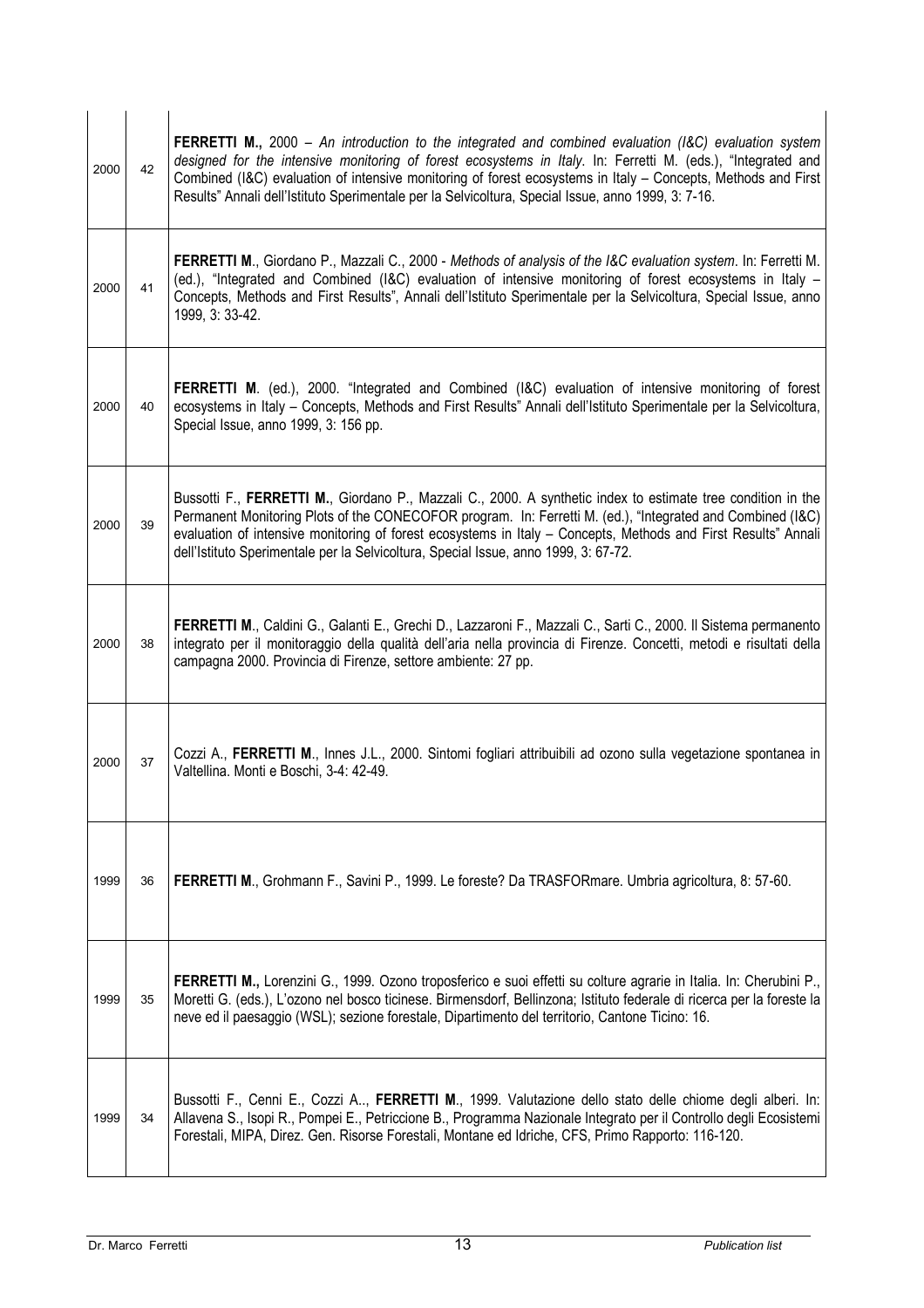| 1999 | 33 | FERRETTI M. 1999. Monitoraggio degli effetti degli inquinanti atmosferici sugli ecosistemi forestali. Principi,<br>approcci, metodi e stato in Italia. In: Paoletti E. (a cura di), Effetti dell'inquinamento sugli ecosistemi forestali:<br>stato dell'arte della ricerca. Linea Ecologica, 2: 55-59. |
|------|----|--------------------------------------------------------------------------------------------------------------------------------------------------------------------------------------------------------------------------------------------------------------------------------------------------------|
| 1998 | 32 | M. FERRETTI, P. Cherubini, 1998. Il monitoraggio di lungo periodo per conoscere e gestire gli ecosistemi<br>forestali. Sherwood, 37: 23-28.                                                                                                                                                            |
| 1997 | 31 | Tesi, E. Cenni, M. FERRETTI, 1997. Normalizzazione dei dati di trasparenza della chioma per l'analisi statistica<br>dei risultati dei rilevamenti delle condizioni degli alberi. Monti e Boschi, 3: 54-58.                                                                                             |
| 1996 | 30 | M. FERRETTI, 1996. Ad-Hoc Working Group of Mediterranean Experts. In: Vel E. (ed.), Protection of Forests in<br>the European Union against Atmospheric Pollution 1987-1996, Green Europe, 2/96, published by the European<br>Commission: p. 17.                                                        |
| 1996 | 29 | M. FERRETTI, L. Brogi, F. Bussotti, V. De Dominicis, 1996 - Il programma MONITO, MONitoraggio Intensivo<br>delle foreste Toscane. Concetti, metodi e struttura operativa. Monti e Boschi, 3, 11-21.                                                                                                    |
| 1996 | 28 | M. FERRETTI, L. Brogi, 1996 - Programma di monitoraggio intensivo dei danni da inquinamento atmosferico alle<br>foreste. In Calzolai R., Vigni R. (a cura di): Lo Stato dell'Ambiente in Toscana, Atti della 1° Conferenza<br>Regionale sullo Stato dell'Ambiente, Firenze 23-25 Novembre 1995: 49-52. |
| 1995 | 27 | I. Calistri, L. Brogi, A. Mecci, V. De Dominicis, A. Chiarucci, F. Bussotti, P. Grossoni, M. FERRETTI, E. Cenni, A.<br>Cozzi, 1995 - Programma MONITO, MONitoraggio Intensivo delle foreste Toscane. Breve descrizione. Regione<br>Toscana - Giunta Regionale: 10 pp.                                  |
| 1995 | 26 | M. FERRETTI, F. Bussotti, A. Cozzi, E. Cenni, 1995 - Forest Decline and Environmental Pollution in Italy - A<br>Critical Reassessment. Agricoltura Mediterranea, Special Volume: 248-265.                                                                                                              |
| 1994 | 25 | M.FERRETTI, 1994 - La valutazione dello stato dei boschi come esperienza integrata di monitoraggio<br>ambientale. In: D. Gasparo e L. Zappa, Proceed. of the Seminary: Organismi come Bioindicatori Ambientali,<br>Trieste, Italy, November 4, 1994: 133-157.                                          |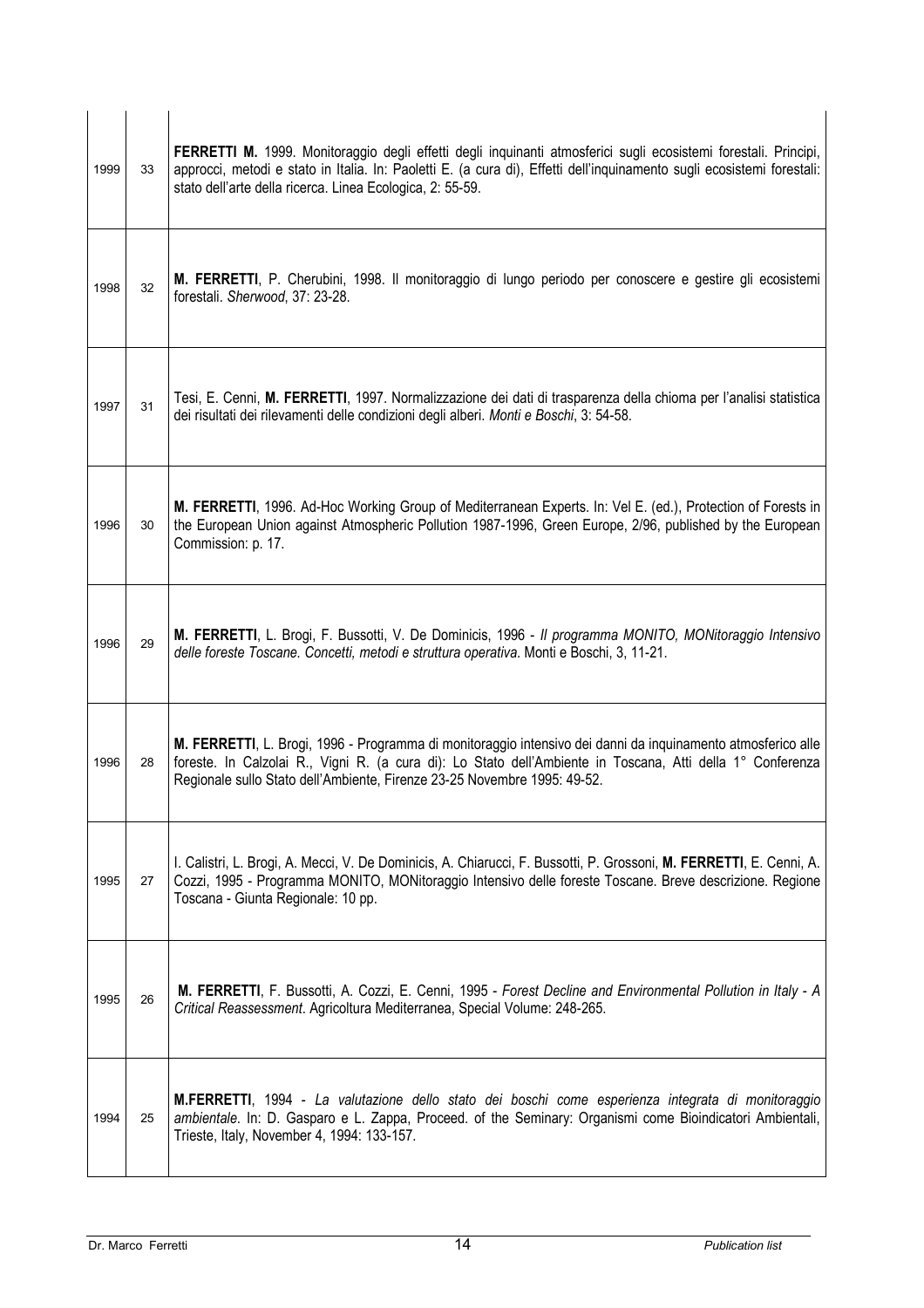| 1994 | 24 | M. FERRETTI, E. Cenni, A. Cozzi, 1994 - Indagini sulle condizioni dei boschi. Coerenza e confrontabilità dei dati<br>sulla trasparenza delle chiome in Italia. Monti e Boschi, 2, 5-13.                                                                                                                                                                                         |
|------|----|---------------------------------------------------------------------------------------------------------------------------------------------------------------------------------------------------------------------------------------------------------------------------------------------------------------------------------------------------------------------------------|
| 1993 | 23 | Bellandi, E. Cenni, R. Gellini, M. FERRETTI, F. Pantani, M. Veneziani, 1993 - Chimismo delle precipitazioni in<br>una foresta periurbana dell'area fiorentina. Acqua-Aria, 10: 1095-1100.                                                                                                                                                                                       |
| 1993 | 22 | Cenni E., Bussotti F., Cozzi A., Di Girolamo F., FERRETTI M., Tagliaferri A., 1993 - Pflanzenschutz der walder<br>des Landesforstes (Ergebnisse 1992 - Vergleich: Studie 1990). Proceedings Symposium "Stoffeintrage aus der<br>Atmosphare und Waldbodenbelastung in den Landern von AGRE-ALP und ALPEN-ADRIA, 27-29 April 1993<br>Berchtesgaden. GSF - Bericht 39/93: 465-472. |
| 1993 | 21 | E. Cenni, F. Bussotti, M. FERRETTI, P. Grossoni, 1993 - Variations in mineral nutrients and trace elements in<br>Pinus nigra Arn. A three-year monitoring programme in a periurban forest in Tuscany (Central Italy). Presentato<br>come comunicazione orale a CEC/IUFRO Symposium on NUTRIENT UPTAKE AND CYCLING IN FOREST<br>ECOSYSTEM, Halmstad, Sweden, 7-10 Giugno 1993.   |
| 1992 | 20 | Cenni, F. Bussotti, A. Cozzi, F. Di Girolamo, M. FERRETTI, A. Tagliaferri, 1992 - Danni forestali nel Demanio<br>regionale della Lombardia - 1990. Monti e Boschi (3): 37-42.                                                                                                                                                                                                   |
| 1992 | 19 | M. FERRETTI, E. Cenni, B. Pisani, F. Righini, D. Gambicorti, P. De Santis, F. Bussotti, 1992 - Biomonitoraggio<br>di inquinanti atmosferici: una esperienza integrata nella Toscana costiera. Acqua-Aria, 8: 747-758.                                                                                                                                                           |
| 1992 | 18 | M. FERRETTI, Sbrilli G., Bussotti F., Cenni E., 1992 - La vegetazione forestale come indicatore della qualità<br>dell'aria: distribuzione dei danni forestali di nuovo tipo nell'area 25 Val di Cornia. Atti Convegno: ARIA: Il servizio<br>sanitario nazionale e la salubrità dell'aria. Piombino, 6.3.1992.                                                                   |
| 1992 | 17 | M. FERRETTI, E. Cenni, P. Batistoni, F. Bussotti, 1992 - Biorilevamento di inquinanti indotti dal traffico<br>veicolare in ambiente autostradale. Risultati di una esperienza su scala nazionale. Autostrade, 1: 100-119.                                                                                                                                                       |
| 1991 | 16 | P. Grossoni, A. Bottacci, F. Bussotti, M. FERRETTI, E. Cenni, R. Gellini, G. Manca, 1991 - Monitoraggio degli<br>effetti dell' inquinamento atmosferico sulla foresta di Pixinamanna (Sardegna meridionale). Congresso:<br>Monitorare l' ambiente Agrario e Forestale., Porto Conte (SS) 4-6/6/1991.                                                                            |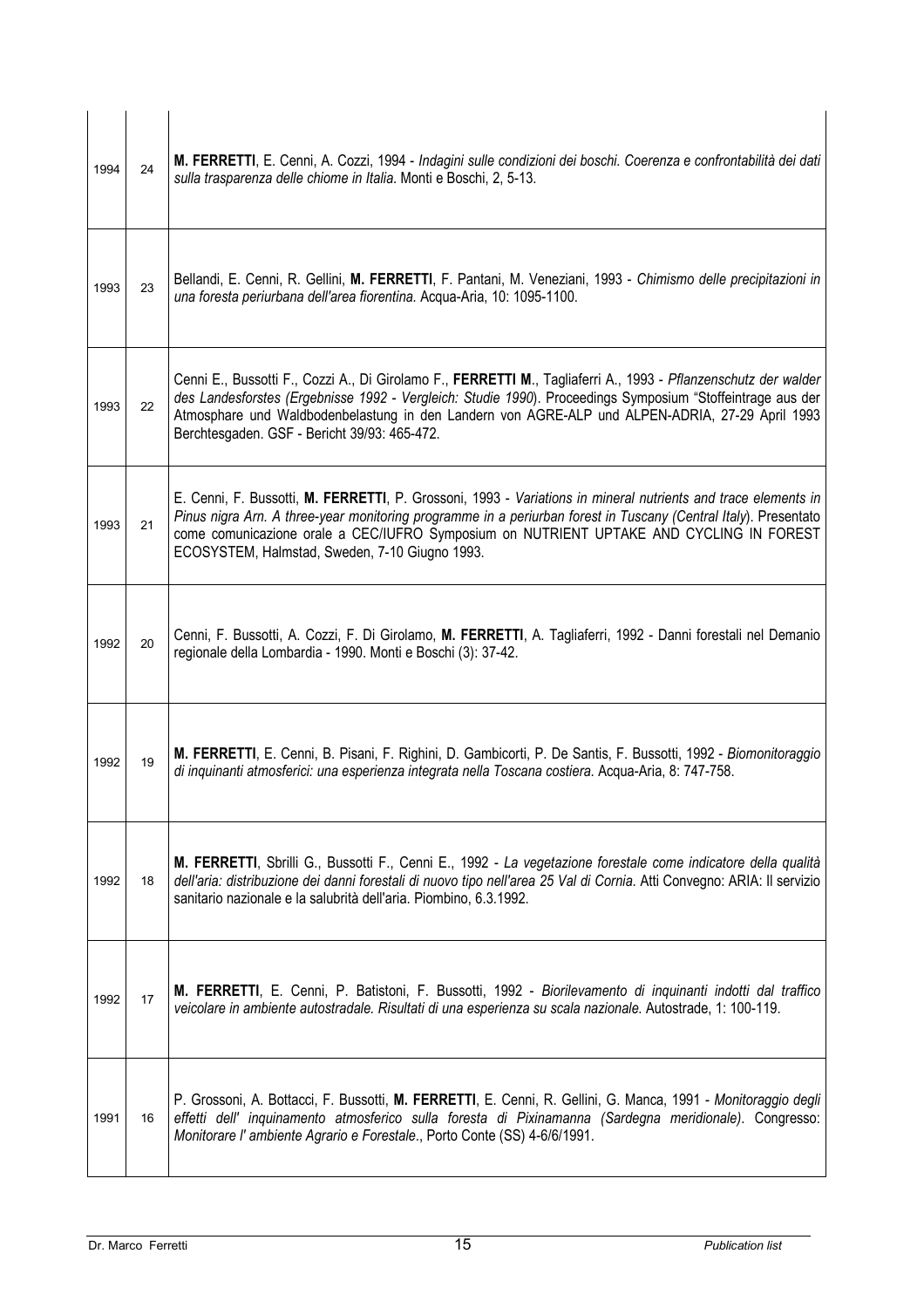| 1991 | 15                | F. Clauser, F. Bussotti, E. Cenni, M. FERRETTI, P. Grossoni, 1991 - Indagini sui danni forestali di nuovo tipo in<br>Sardegna. Congresso: Monitorare l'ambiente Agrario e Forestale. Porto Conte (SS) 4-6/6/1991.                                                                                                             |
|------|-------------------|-------------------------------------------------------------------------------------------------------------------------------------------------------------------------------------------------------------------------------------------------------------------------------------------------------------------------------|
| 1991 | 14                | F. Bussotti, E. Cenni, M. FERRETTI, Brogi L., Mecci A., 1991 -Danni forestali nei boschi della Toscana:<br>Rapporto 1990. Parte seconda: sintomatologia e comportamento di singole specie. Linea Ecologica, 3 (XXIII):<br>42-46.                                                                                              |
| 1991 | 13                | F. Bussotti, E. Cenni, M. FERRETTI, L. Brogi, A. Mecci, 1991 - Danni forestali nei boschi della Toscana:<br>Rapporto 1990. Parte prima: Risultati complessivi e suddivisi per aree omogenee; confronto con le indagini<br>precedenti. Linea Ecologica, 2 (XXIII): 31-36.                                                      |
| 1990 | $12 \overline{ }$ | F. Bussotti, M. FERRETTI, E. Cenni, P. Batistoni, 1990 - Biorilevamento di alcuni inquinanti in aree prossimali<br>all'asse autostradale mediante l'accumulo nella vegetazione spontanea e nel suolo. Primi risultati. Atti Conv.:<br>Inquinamento atmosferico. Tutela della qualità dell'aria. Milano 12-13/3/1990: 433-444. |
| 1990 | 11                | M. FERRETTI, F. Bussotti, E. Cenni, P. Batistoni, 1990 - Biorilevamento dell'azione di inquinanti atmosferici per<br>mezzo della vegetazione forestale. Atti Conv.: La qualità dell' aria nel territorio di Livorno-Collesalvetti. Livorno,<br>2/2/90.                                                                        |
| 1990 | $10$              | E.Cenni, M. FERRETTI, M. Sargentini, 1990 - L'Arno: inquinamento alla foce. In: Progetto Arno d'Argento.<br>Comune di Firenze; Consorzio per l'organizzazione delle risorse idriche. Scheda 18.                                                                                                                               |
| 1990 | $\boldsymbol{9}$  | E. Cenni, M. FERRETTI, F. Bussotti, 1990 - Indagini epidemiologiche sui danni di nuovo tipo nei boschi<br>mediterranei. Impiego per il monitoraggio ambientale. Inquinamento, 10 (XXXII): 8-16.                                                                                                                               |
| 1990 | $\bf8$            | M. FERRETTI, E. Barbolani, F. Bussotti, R. Gellini, 1990 - Variazioni stagionali di nutrienti minerali ed elementi<br>in traccia in foglie di Fagus sylvatica L. a Vallombrosa. Giorn. Bot. Ital., 124 (5): 589-599.                                                                                                          |
| 1989 | $\overline{7}$    | Batistoni, P. Grossoni, F. Bussotti, E. Cenni, M. FERRETTI, 1989 - Biorilevamento degli inquinanti atmosferici.<br>Autostrade, 4: 14-25.                                                                                                                                                                                      |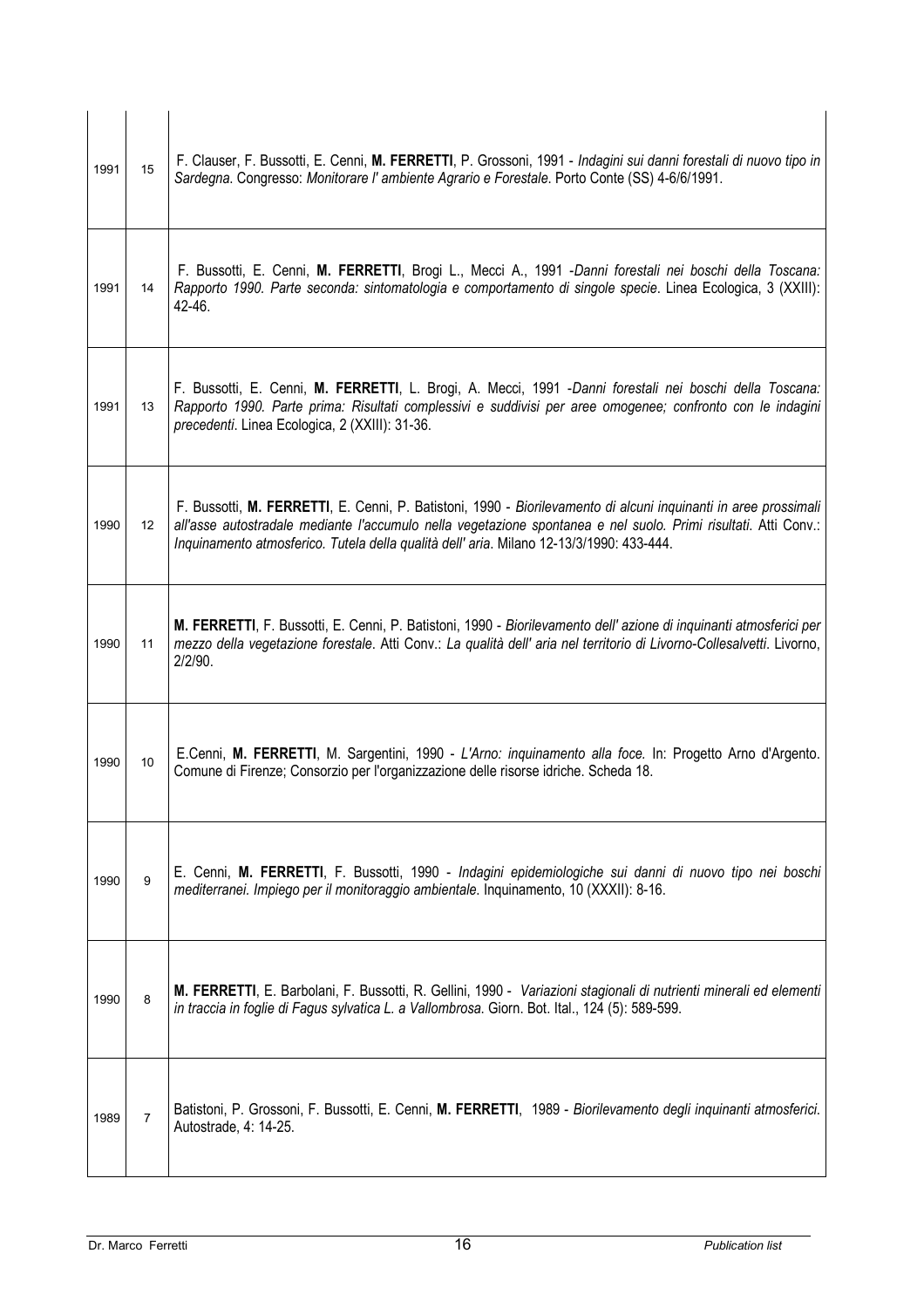| 1989 | 6               | F. Bussotti, M. FERRETTI, E. Cenni, A. Bottacci, 1989 - Riposo per i boschi e più alberi in città. La Nuova<br>Ecologia, 62 (X): 48.                                                                                   |
|------|-----------------|------------------------------------------------------------------------------------------------------------------------------------------------------------------------------------------------------------------------|
| 1988 | $5\overline{)}$ | M. FERRETTI, F. Bussotti, E. Cenni, 1988 - L' inquinamento ambientale come fattore contribuente al<br>deperimento dei boschi nell' area costiera Toscana. Quaderni Museo Storia Naturale Livorno, 9: 25-44.            |
| 1988 | $\overline{4}$  | P. Grossoni, F. Bussotti, C. Rinallo, S. Schiff, E. Cenni, L. Bellani, G. Bernabei, R. Gellini, M. FERRETTI, 1988 -<br>Piogge acide e declino del bosco in Italia centrale. Giorn. Bot. Ital., 122 (1-2) supp.1 :230.  |
| 1988 | 3               | Gellini, A. Bottacci, L. Brogi, F. Bussotti, E. Cenni, F. Clauser, M. FERRETTI, P. Grossoni, S. Schiff, R.<br>Venanzoni, 1988 - Stato della ricerca sul deperimento della foresta in Italia. Monti e Boschi, 4: 13-19. |
| 1988 | $\overline{2}$  | Bussotti, A. Bottacci, E. Cenni, S. Schiff, M. FERRETTI, P. Grossoni, 1988 - Inquinamento atmosferico e danni<br>forestali di nuovo tipo. A che punto siamo in Italia. Acer, 2: 36-39.                                 |
| 1987 | $\mathbf{1}$    | Bussotti, E. Cenni, M. FERRETTI, 1987 - Cosi' muore il bosco. Demetra, 6: 4-7.                                                                                                                                         |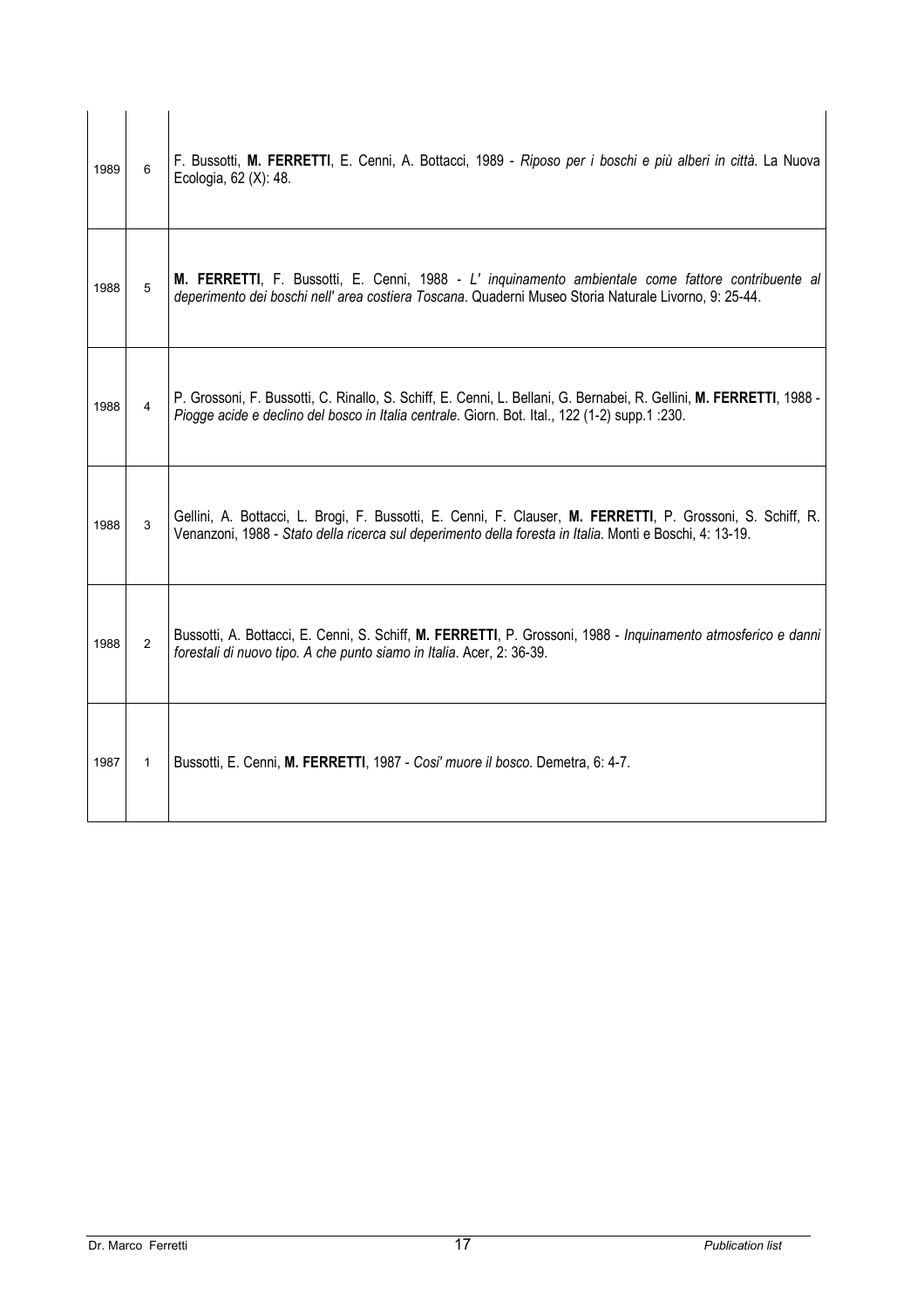| Books and book chapters |       |                                                                                                                                                                                                                                                                                                                                                                                                     |  |  |
|-------------------------|-------|-----------------------------------------------------------------------------------------------------------------------------------------------------------------------------------------------------------------------------------------------------------------------------------------------------------------------------------------------------------------------------------------------------|--|--|
| Year                    | Prog. | Reference                                                                                                                                                                                                                                                                                                                                                                                           |  |  |
| 2020                    | 71    | FERRETTI M. (Lead Author), 2020. Criterion 2: Maintenance of Forest Ecosystem Health and Vitality. In:<br>State of Europe's Forests, Chapter: 2, Publisher: Ministerial Conference on the Protection of Forests in<br>Europe: 52-86.                                                                                                                                                                |  |  |
| 2020                    | 70    | Waldner P., Verstraeten A., Schmitz A., Michel A., Zlindra D., Marchetto A., Hansen K., Pitar D.,<br>Gottardini E., Calatayud V., FERRETTI M., Haeni M., Schaub M., Kirchner T., 2020. Criterion 2: Indicator<br>2.1 Deposition and concentration of air pollutants. In: State of Europe's Forests, Chapter: 2, Publisher:<br>Ministerial Conference on the Protection of Forests in Europe: 53-62. |  |  |
| 2018                    | 69    | Schaub, M.; Haeni, M.; Calatayud, V.; FERRETTI M.; Gottardini, E., 2018: ICP Forests. Ozone<br>concentrations are decreasing but exposure remains high in European forests. ICP forests brief, 3. 6 p.<br>doi: 10.3220/ICP1525258743000                                                                                                                                                             |  |  |
| 2018                    | 68    | Michel, A.K.; Prescher, A.; Seidling, W.; FERRETTI M., 2018: ICP Forests. A policy-relevant<br>infrastructure for long-term, large-scale assessment and monitoring of forest ecosystems. ICP forests<br>brief, 1. 6 p. doi: 10.3220/ICP1520841254000                                                                                                                                                |  |  |
| 2016                    | 67    | Sanders TGM, Michel AK, FERRETTI M. (2016). 30 years of monitoring the effects of long-range<br>transboundary air pollution on forests in Europe and beyond. UNECE/ICP Forests, Eberswalde, 67 p.                                                                                                                                                                                                   |  |  |
| 2015                    | 66    | FERRETTI M., Sanders T., Michel A et al. (2015). The impact of nitrogen deposition and ozone on the<br>sustainability of European Forests. ICP Forests 2014 Executive Report, 28 ps.                                                                                                                                                                                                                |  |  |
| 2015                    | 65    | FERRETTI M., Fisher U., Hansen K. et al. Criterion 2: Maintenance of Forest Ecosystem Health and<br>Vitality. n book: State of Europe's Forests, Chapter: 2, Publisher: Ministerial Conference on the Protection<br>of Forests in Europe, pp.19.                                                                                                                                                    |  |  |
| 2013                    | 64    | FERRETTI M., Fischer R., editors, 2013. Forest Monitoring, Vol 12, DENS, UK: Elsevier, 2013, 507 ps.                                                                                                                                                                                                                                                                                                |  |  |
| 2013                    | 63    | FERRETTI M., Fischer R., Moffat J., 2013. Terrestrial Methods in Forest Monitoring: Toward the Next<br>Generation?. In Marco Ferretti, Richard Fischer, editors: Forest Monitoring, Vol 12, DENS, UK: Elsevier,<br>2013, pp. 481-496.                                                                                                                                                               |  |  |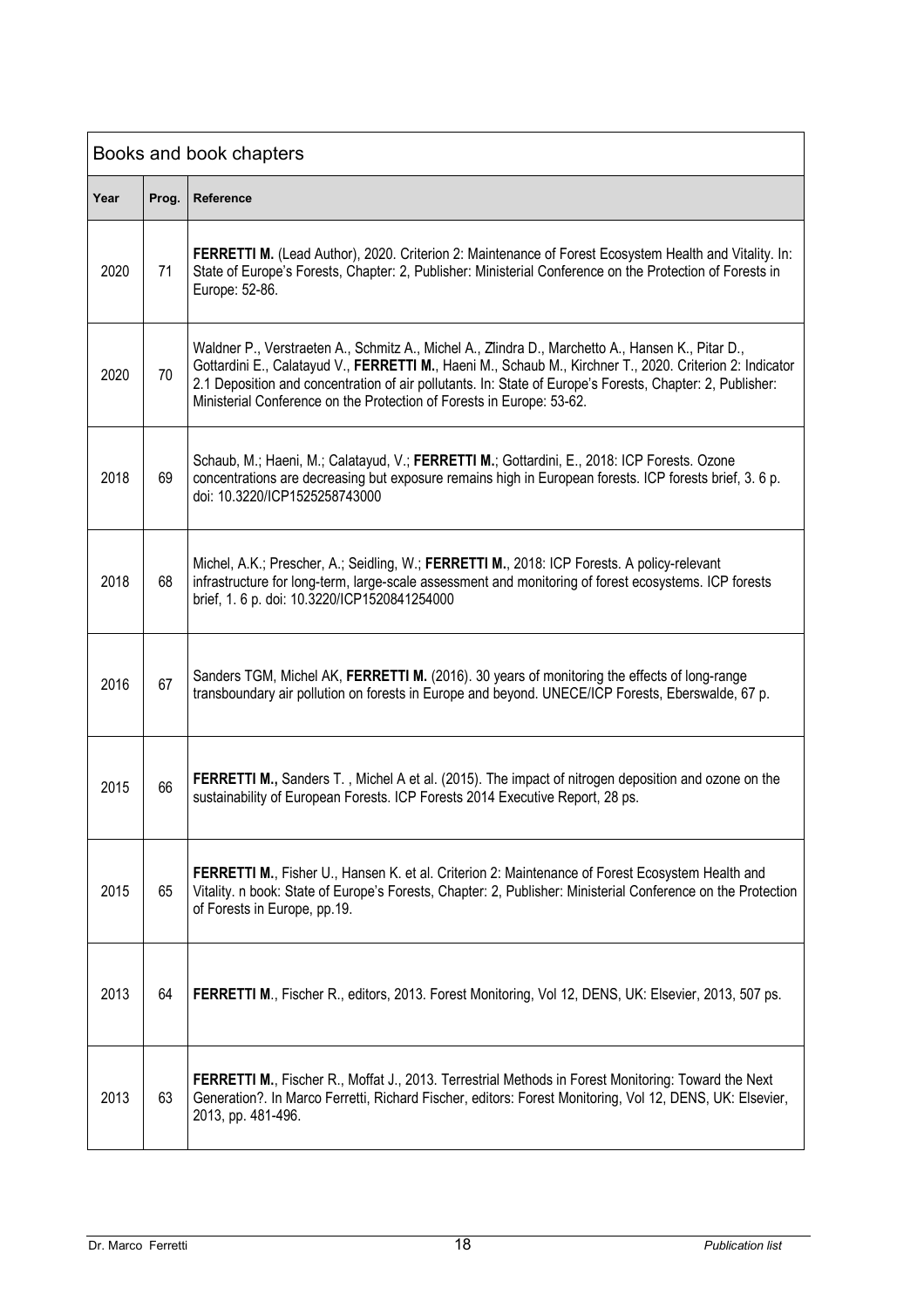| 2013 | 62 | FERRETTI M., 2013. Concepts and Design Principles Adopted in the International Cooperative Program<br>on the Assessment and Monitoring of Air Pollution Effects on Forests (ICP Forests). In Marco Ferretti,<br>Richard Fischer, editors: Forest Monitoring, Vol 12, DENS, UK: Elsevier, 2013, pp. 91-104.                                                                                                                                          |
|------|----|-----------------------------------------------------------------------------------------------------------------------------------------------------------------------------------------------------------------------------------------------------------------------------------------------------------------------------------------------------------------------------------------------------------------------------------------------------|
| 2013 | 61 | FERRETTI M., 2013. A Quality Assurance Framework for Designing Forest Monitoring Programs. In<br>Marco Ferretti, Richard Fischer, editors: Forest Monitoring, Vol 12, DENS, UK: Elsevier, 2013, pp. 75-90.                                                                                                                                                                                                                                          |
| 2013 | 60 | FERRETTI M., König N., 2013. Quality Assurance in International Forest Monitoring in Europe. In Marco<br>Ferretti, Richard Fischer, editors: Forest Monitoring, Vol 12, DENS, UK: Elsevier, 2013, pp. 385-396.                                                                                                                                                                                                                                      |
| 2013 | 59 | Travaglini D., Chirici G., Bottalico F., FERRETTI M., Corona P., Barbati A., Fattorini F., Large-Scale Pan-<br>European Forest Monitoring Network: A Statistical Perspective for Designing and Combining Country<br>Estimates. Example for Defoliation In Marco Ferretti, Richard Fischer, editors: Forest Monitoring, Vol 12,<br>DENS, UK: Elsevier, 2013, pp. 105-136.                                                                            |
| 2013 | 58 | FERRETTI M., Beuker G., Calatayud V., Canullo R., Dobbertin M., Eichhorn J., Neumann M., Roskams<br>P., Schaub M., 2013. Data Quality in Field Surveys: Methods and Results for Tree Condition, Phenology,<br>Growth, Plant Diversity and Foliar Injury due to Ozone. In Marco Ferretti, Richard Fischer, editors: Forest<br>Monitoring, Vol 12, DENS, UK: Elsevier, 2013, pp. 397-414.                                                             |
| 2013 | 57 | FERRETTI M., 2013. Forest Monitoring: An Introduction. In Marco Ferretti, Richard Fischer, editors:<br>Forest Monitoring, Vol 12, DENS, UK: Elsevier, 2013, pp. 1-18.                                                                                                                                                                                                                                                                               |
| 2009 | 56 | Miranda A. I., Marchi E., FERRETTI M., Millan M., Forest Fires and Air Quality Issues in Southern<br>Europe. Development in Environment, Elsevier.                                                                                                                                                                                                                                                                                                  |
| 2008 | 55 | FERRETTI M., König N., 2008. Overall Quality Assurance programs are neded to ensure the efficient use<br>of resources. In: Forest Ecosystems in a Changing Environment: Identifying Future Monitoring and<br>Research Needs, Report and Recommendation COST Strategic Workshop, 11-13 March Istanbul, Turkey:<br>24-25.                                                                                                                             |
| 2005 | 54 | FERRETTI M., Bastrup-Birk A., Bytnerowicz A., Percy K., 2005. Perspectives on assessing and<br>monitoring the effects of air pollution and global change on forests – more and re-oriented science is<br>needed. In: Innes J., Edwards I. K., Wilford D. J. (Eds.), Forests in the balance: linking tradition and<br>technology. XXII IUFRO World Congress, 8-13 August 2005, Brisbane, Australia, The International<br>Forestry Review, 7 (5): 88. |
| 2004 | 53 | Brunialti G., Giordani P., FERRETTI M. (2004). Discriminating between the good and the bad: quality<br>assurance is central in biomonitoring studies. In: Wiersma B. (2004), Environmental Monitoring, CRC<br>press LLC: 443-464.                                                                                                                                                                                                                   |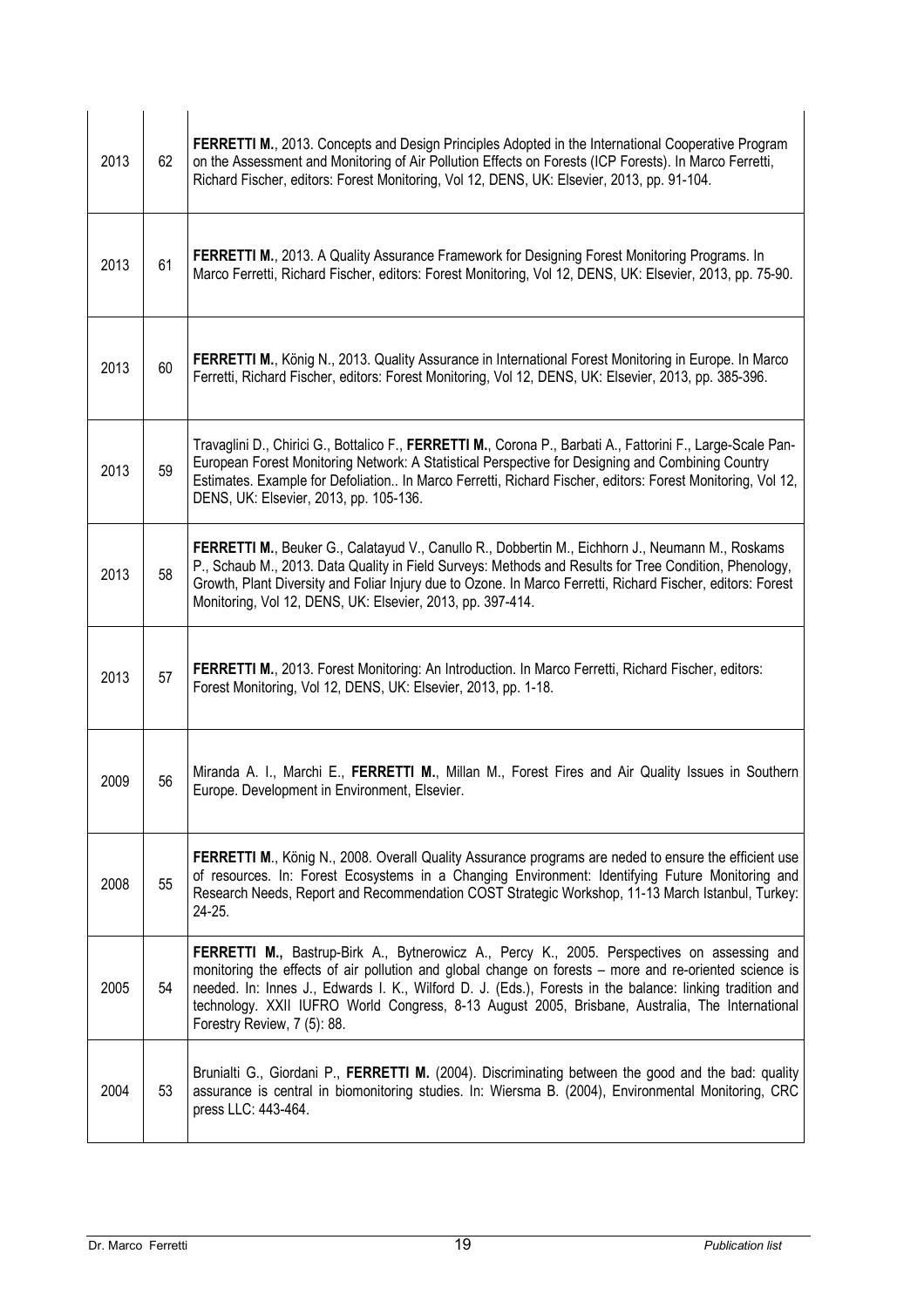| 2003 | 52 | FERRETTI M., Frattegiani M., Grohmann F., Savini P. (2003). Il progetto TraSFoRM: sintesi dei risultati.<br>In: Ferretti M., Frattegiani M., Grohmann F., Savini P. (2003). Il progetto TRASFORM. Interventi<br>selvicolturali ed indicatori ambientali, Regione dell'Umbria: 93-95.                                                                                                      |
|------|----|-------------------------------------------------------------------------------------------------------------------------------------------------------------------------------------------------------------------------------------------------------------------------------------------------------------------------------------------------------------------------------------------|
| 2003 | 51 | Cozzi A., Maccherini S., FERRETTI M. (2003). Sintomi fogliari attribuibili ad ozono nel sito sperimentale<br>TraSFoRM (Umbria) nel periodo 1999-2002 - Sintesi. In: Ferretti M., Frattegiani M., Grohmann F., Savini<br>P. (2003). Il progetto TRASFORM. Interventi selvicolturali ed indicatori ambientali, Regione dell'Umbria:<br>87-92.                                               |
| 2003 | 50 | FERRETTI M., Grohmann F., Frattegiani M., Savini P. (2003). Effetti dei trattamenti su stato e tendenze a<br>breve termine delle aree sperimentali: una sintesi delle principali evidenze. In: Ferretti M., Frattegiani M.,<br>Grohmann F., Savini P. (2003). Il progetto TRASFORM. Interventi selvicolturali ed indicatori ambientali,<br>Regione dell'Umbria: 79-86.                    |
| 2003 | 49 | FERRETTI M., Maccherini S., Savini P. (2003). Principali valutazioni sulla trasparenza delle chiome degli<br>alberi in querceti decidui dell'Umbria sottoposti a diverso trattamento colturale. In: Ferretti M., Frattegiani<br>M., Grohmann F., Savini P. (2003). Il progetto TRASFORM. Interventi selvicolturali ed indicatori<br>ambientali, Regione dell'Umbria: 53-58.               |
| 2003 | 48 | Cantiani P., FERRETTI M., Frattegiani M., Grohmann F., Savini P. (2003). Il disegno sperimentale del<br>progetto TraSFoRM. In: Ferretti M., Frattegiani M., Grohmann F., Savini P. (2003). Il progetto<br>TRASFORM. Interventi selvicolturali ed indicatori ambientali, Regione dell'Umbria: 29-36.                                                                                       |
| 2003 | 47 | FERRETTI M., Grohmann F., Savini P. (2003). La trasparenza delle chiome di Quercus cerris L. e di Q.<br>pubescens Willd. In alcuni complessi forestali dell'Umbria nel periodo 1992-2001. In: Ferretti M.,<br>Frattegiani M., Grohmann F., Savini P. (2003). Il progetto TRASFORM. Interventi selvicolturali ed<br>indicatori ambientali, Regione dell'Umbria: 21-18.                     |
| 2003 | 46 | Grohmann F., FERRETTI M., Frattegiani M., Savini P. (2003). Trattamenti selvicolturali per il recupero e<br>mantenimento di foreste degradate: il progetto TraSFoRM. In: Ferretti M., Frattegiani M., Grohmann F.,<br>Savini P. (2003). Il progetto TRASFORM. Interventi selvicolturali ed indicatori ambientali, Regione<br>dell'Umbria: 15-19.                                          |
| 2003 | 45 | FERRETTI M., Frattegiani M., Grohmann F., Savini P. (2003). Il progetto TRASFORM. Interventi<br>selvicolturali ed indicatori ambientali, Regione dell'Umbria: 96 pp.                                                                                                                                                                                                                      |
| 2003 | 44 | Cozzi A., FERRETTI M., Grohmann F., Maccherini S., Savini P., 2003. Ozone - like foliar symptoms at<br>the TRASFORM experimental site in Umbria, central Italy. SISEF Atti, 3: 253-258.                                                                                                                                                                                                   |
| 2003 | 43 | FERRETTI M., Bucher J., Bytnerowicz A., Prus-Gowlacky W., Karnosky D. F., Percy K. E., 2003. State of<br>science and gaps in our knowledge in relation to air pollution. In: Karnosky D. F., Percy K. E., Chappelka<br>A. H., Simpson C., Pikkarainen J., Air pollution, global change and forests in the new millennium,<br>Development in Environmental Sciences, 3, Elsevier: 437-446. |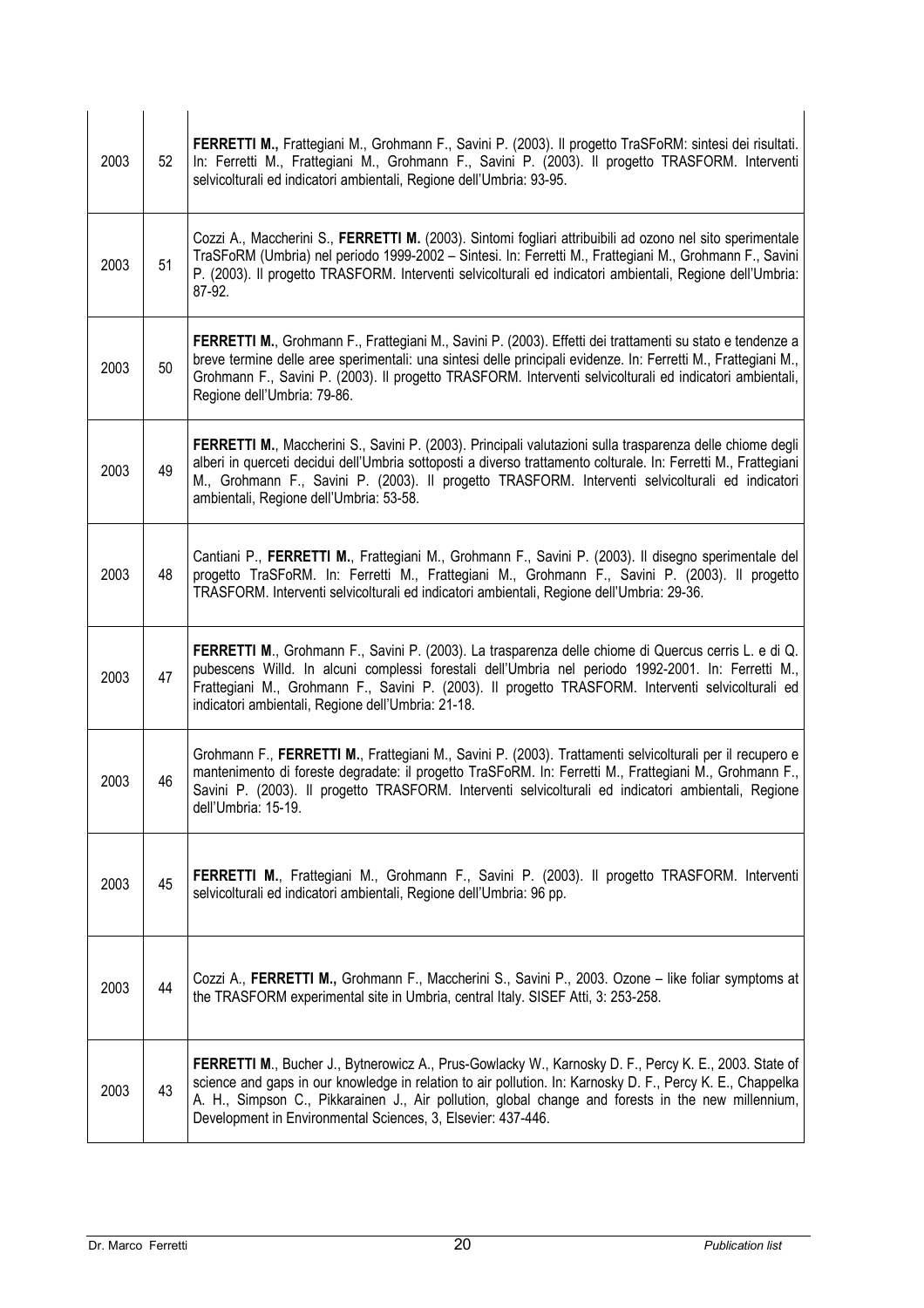| 2003 | 42 | Bussotti F., Mazzali C., Cozzi A., FERRETTI M., Gravano E., Gerosa G., Ballarin-Denti A., 2003. Ozone<br>levels and symptoms on vegetation in an alpine valley (North Italy). In: Karnosky D. F., Percy K. E.,<br>Chappelka A. H., Simpson C., Pikkarainen J., Air pollution, global change and forests in the new<br>millennium, Development in Environmental Sciences, 3, Elsevier: 269-276.                                                                   |
|------|----|------------------------------------------------------------------------------------------------------------------------------------------------------------------------------------------------------------------------------------------------------------------------------------------------------------------------------------------------------------------------------------------------------------------------------------------------------------------|
| 2002 | 41 | Asta J., Erhardt W., FERRETTI M., Fornasier F., Kirschbaum U., Nimis P.L., Purvis W., Pirintsos S.,<br>Scheidegger C., Van Haluwyn C., Wirth V., 2002. Mapping lichen diversity as an indicator of<br>environmental quality. In: Nimis P.L., Scheidegger C., Wolseley P.A. (Eds.) Monitoring with lichens -<br>Monitoring lichens, Kluwer Academic Publisher.                                                                                                    |
| 2002 | 40 | FERRETTI M., Erhardt W., 2002. Key issues in designing biomonitoring programmes. Monitoring<br>scenarios, sampling strategies and quality assurance. In: Nimis P.L., Scheidegger C., Wolseley P.A.<br>(Eds.) Monitoring with lichens - Monitoring lichens, Kluwer Academic Publisher: 111-139.                                                                                                                                                                   |
| 2001 | 39 | FERRETTI M., Cherubini P., Dobbertin M., Nimis P. L., Parr T.W., 2001. La questione del<br>campionamento nelle reti di monitoraggio degli effetti dell'inquinamento ambientale e dei cambiamenti<br>climatici sulle risorse naturali in Europa - Tra vecchi problemi e nuove necessità. Comunicazioni di<br>Ricerca ISAFA, 2001/2: 51-72.                                                                                                                        |
| 2000 | 38 | FERRETTI M., Bussotti F., Giordano P., Mazzali C., Nibbi R., 2000. Program CONECOFOR - Integrated<br>and Combined Evaluation of Risk, Status and Changes of Forest Ecosystems. SISEF, Atti, 2: 435-440.                                                                                                                                                                                                                                                          |
| 1999 | 37 | Bussotti F., FERRETTI M., Cozzi A., Cenni E., 1999 - Condizione delle chiome degli alberi. Valutazione<br>nelle aree permanenti di livello 2°. MANUALE DI CAMPAGNA. (Maggio 1999, Revisione 1). Pubblicato<br>da Ministero per le Politiche Agricole, Roma: pp. 92.                                                                                                                                                                                              |
| 1999 | 36 | Bussotti F., FERRETTI M., Cozzi A., Cenni E., 1999 - Condizione delle chiome degli alberi. Valutazione<br>dei punti della rete UE di livello 1°. MANUALE DI CAMPAGNA. (Maggio 1999, Revisione 1). Pubblicato<br>da Ministero per le Politiche Agricole, Roma: pp. 80.                                                                                                                                                                                            |
| 1999 | 35 | Bussotti F., FERRETTI M., 1999. Forest decline: a problem for Europe and North America. In: Farina A.<br>(Ed.), Perspectives in Ecology: 151-158.                                                                                                                                                                                                                                                                                                                |
| 1998 | 34 | Bussotti F., Cozzi A., FERRETTI M., 1998. Bioindicatori a livello di organismi vegetali. Foglie. In: Sartori<br>F., (ed.) "Bioindicatori ambientali", Fondazione Lombardia per l'Ambiente, Ricerche & Risultati: 135-151.                                                                                                                                                                                                                                        |
| 1998 | 33 | FERRETTI M., Savini P., Cenni E., Cozzi A., (eds.), 1998 - Rapporto finale dei progetti 91.60.IT.002.0 e<br>92.60.IT.005.0 cofinanziati dall'Unione Europea nell'ambito del Reg. (CEE) 3528/86. Progetto di Indagine<br>Sperimentale sul Deperimento e sulla Protezione delle Foreste contro l'Inquinamento Atmosferico.<br>Risultati 1991-1995. Regione Emilia-Romagna. Servizio Paesaggio, Parchi e Patrimonio naturale, Ufficio<br>Risorse Forestali, 309 pp. |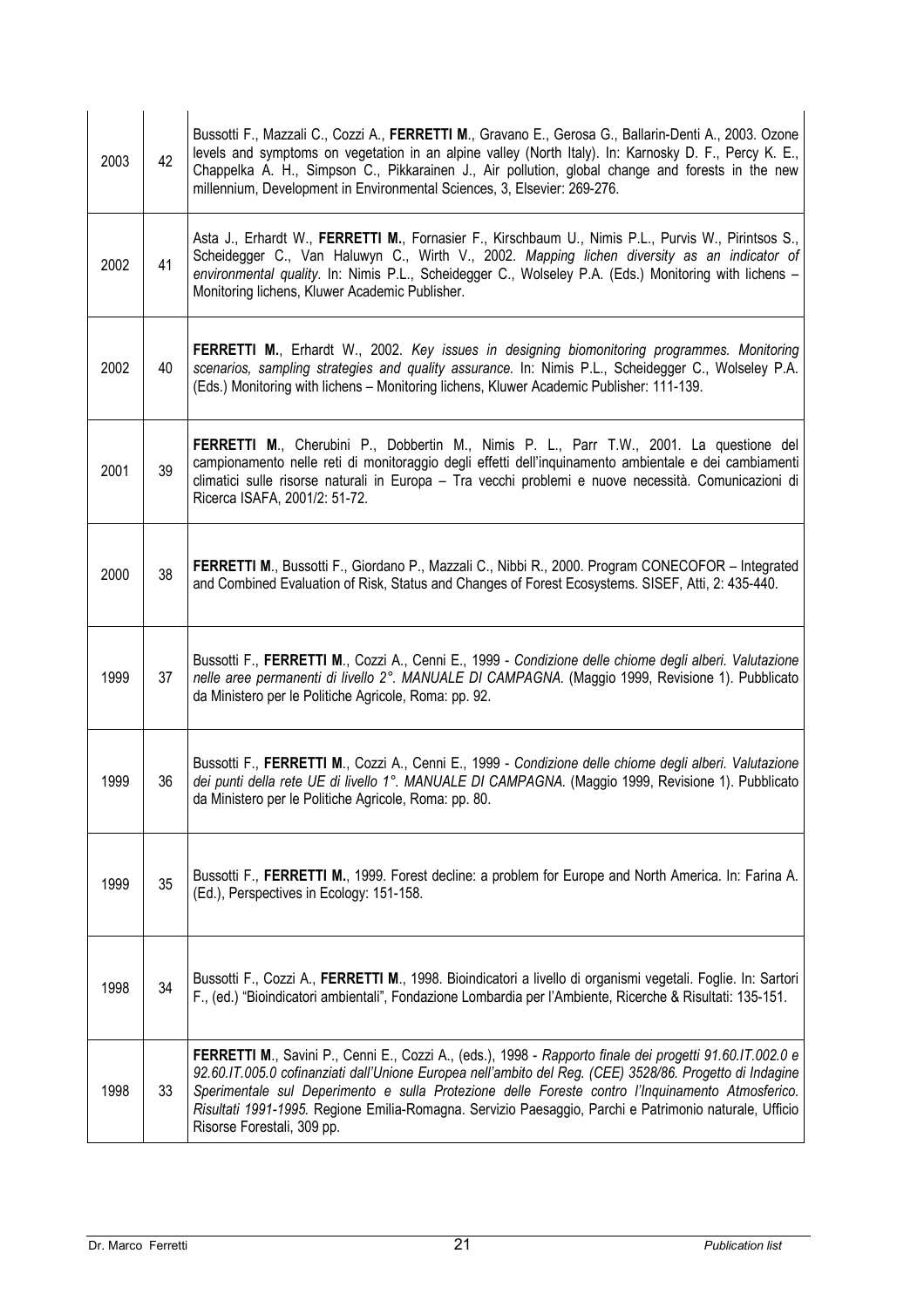| 1998 | 32 | FERRETTI M., Bussotti F., Cozzi A., Cenni E., 1998. Rilevamento del danno nei sistemi forestali.<br>Chioma. In: Ballarin-Denti A., Cocucci S. M., Sartori F., (eds.) "Monitoraggio delle foreste sotto stress<br>ambientale", Fondazione Lombardia per l'Ambiente, Ricerche & Risultati: 95-123.                                      |
|------|----|---------------------------------------------------------------------------------------------------------------------------------------------------------------------------------------------------------------------------------------------------------------------------------------------------------------------------------------|
| 1998 | 31 | Eichhorn J. FERRETTI M., Innes J.L., Roskams P., Vel E., 1998. Visual assessemnet of tree condition.<br>UN/ECE ICP-Forests, Manual on method and criteria for harmonized sampling, assessemnt, monitoring<br>and analysis of the effects of air pollution on forests. 4th edition.                                                    |
| 1998 | 30 | Cozzi A., FERRETTI M., 1998. I danni forestali. Protocolli e criteri adottati in Lombardia come<br>integrazione dei programmi internazionali". In: Ballarin-Denti A., Cocucci S. M., Sartori F., (eds.)<br>"Monitoraggio delle foreste sotto stress ambientale", Fondazione Lombardia per l'Ambiente, Ricerche &<br>Risultati: 52-59. |
| 1998 | 29 | Bussotti F., FERRETTI M., Cozzi A., Cenni E., 1998 - Condizione delle chiome degli alberi. Valutazione<br>nelle aree permanenti di livello 2°. MANUALE DI CAMPAGNA. (Maggio 1998, Revisione 0). Pubblicato<br>da Ministero per le Politiche Agricole, Roma: pp. 92.                                                                   |
| 1998 | 28 | Bussotti F., FERRETTI M., Cozzi A., Cenni E., 1998 - Condizione delle chiome degli alberi. Valutazione<br>dei punti della rete UE di livello 1°. MANUALE DI CAMPAGNA. (Maggio 1998, Revisione 0). Pubblicato<br>da Ministero per le Politiche Agricole, Roma: pp. 80.                                                                 |
| 1998 | 27 | Cenni E., FERRETTI M., 1998. I danni forestali. Protocolli e criteri adottati a livello internazionale. In:<br>Ballarin-Denti A., Cocucci S. M., Sartori F., (eds.) "Monitoraggio delle foreste sotto stress ambientale",<br>Fondazione Lombardia per l'Ambiente, Ricerche & Risultati: 36-52.                                        |
| 1998 | 26 | FERRETTI M., 1998. I danni forestali. Descrizione e valutazione dello stato delle foreste. In: Ballarin-<br>Denti A., Cocucci S. M., Sartori F., (eds.) "Monitoraggio delle foreste sotto stress ambientale",<br>Fondazione Lombardia per l'Ambiente, Ricerche & Risultati: 27-36.                                                    |
| 1998 | 25 | FERRETTI M., 1998. I danni forestali. Introduzione. In: Ballarin-Denti A., Cocucci S. M., Sartori F., (eds.)<br>"Monitoraggio delle foreste sotto stress ambientale", Fondazione Lombardia per l'Ambiente, Ricerche &<br>Risultati: 22-27.                                                                                            |
| 1998 | 24 | FERRETTI M., 1998. Condizione dei boschi ed Inquinamento Atmosferico in Emilia Romagna. In: Vignali<br>G., Piovani P., Arduini F., Appennino foresta d'Europa, Progetto LIFE Natura, Commissione Europea, DG<br>XI - Regione Emilia-Romagna: 63-71.                                                                                   |
| 1998 | 23 | FERRETTI M., 1998a. Il progetto pilota europeo in Italia. Una valutazione di sintesi. In: M. Ferretti, M.<br>Pellegrini, (a cura di) 1998. Vegetali come bioindicatori di inquinamento atmosferico in città italiane.<br>Risultati, problemi prospettive. Provincia di Firenze, Comune di Bologna, Meta Spa-Modena: 101-111.          |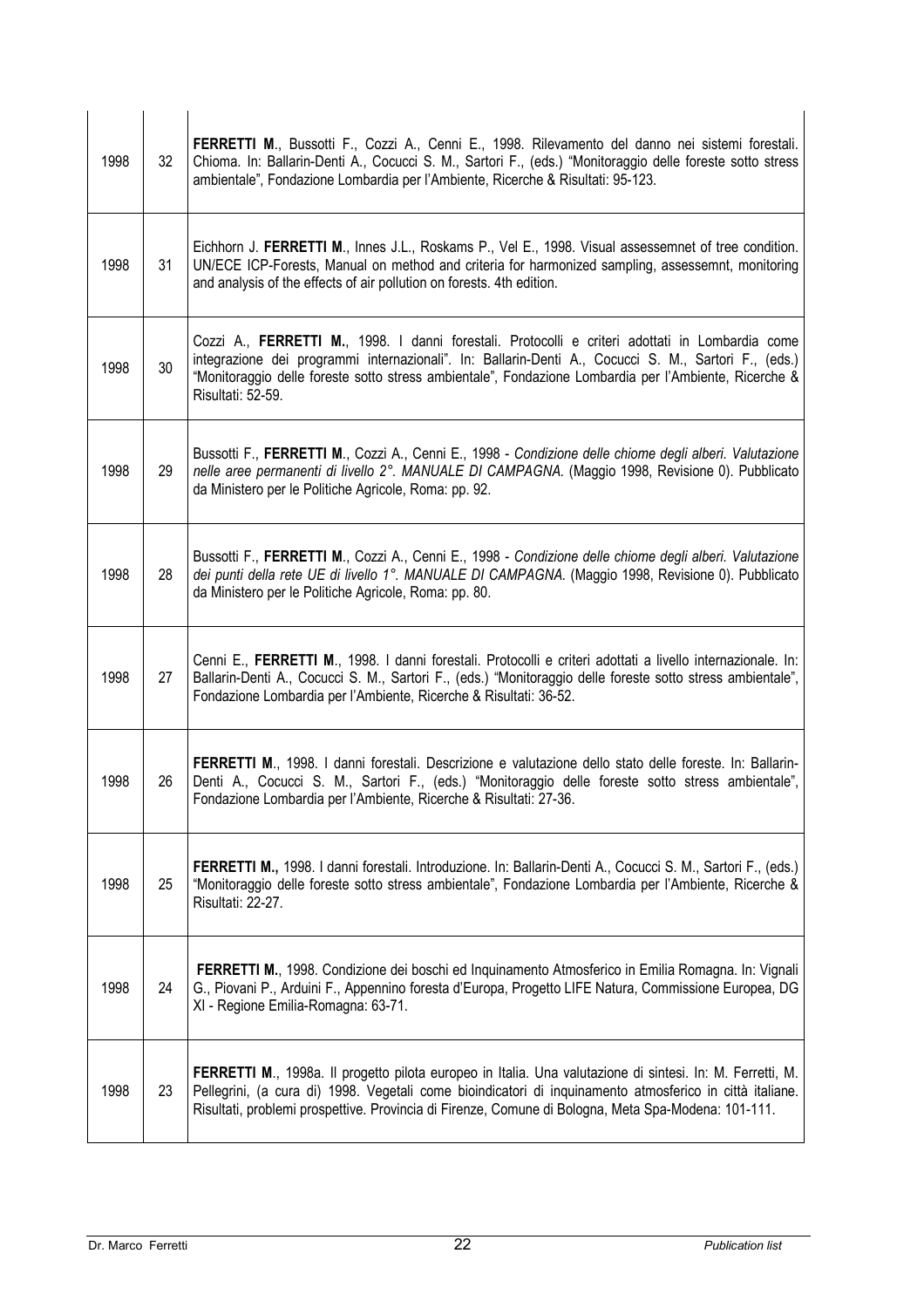| 1998 | 22 | FERRETTI M., Gavilli G., Grossoni P., Lorenzini G., Pellegrini M., 1998. Biomonitoraggio di ozono,<br>metalli in traccia, zolfo e cloro a Firenze nel 1996. In: M. FERRETTI, M. Pellegrini, (a cura di) 1998.<br>Vegetali come bioindicatori di inquinamento atmosferico in città italiane. Risultati, problemi prospettive.<br>Provincia di Firenze, Comune di Bologna, Meta Spa-Modena: 21-33.                                                           |
|------|----|------------------------------------------------------------------------------------------------------------------------------------------------------------------------------------------------------------------------------------------------------------------------------------------------------------------------------------------------------------------------------------------------------------------------------------------------------------|
| 1998 | 21 | M. FERRETTI, M. Pellegrini, (a cura di) 1998. Vegetali come bioindicatori di inquinamento atmosferico in<br>città italiane. Risultati, problemi prospettive. Provincia di Firenze, Comune di Bologna, Meta Spa-Modena:<br>111pp.                                                                                                                                                                                                                           |
| 1998 | 20 | M. FERRETTI, A. Cozzi, E. Cenni, F. Bussotti 1998. Forest Ecosystem Monitoring. The "How" and the<br>"How Not" in Multidisciplnary Monitoring Programs. Atti I° Congresso SISEF, Padova, Agripolis, Giugno<br>1997: 293-298.                                                                                                                                                                                                                               |
| 1997 | 19 | Bussotti F., Cenni E., Cozzi A., FERRETTI M., 1997 - Condizione delle chiome e distribuzione degli<br>elementi in traccia nei boschi circostanti le centrali geotermiche. In: Loppi, S (a cura di), Geotermia e<br>Bioindicatori: un contributo per le valutazioni sull'impatto ambientale, Regione Toscana Giunta Regionale<br>- Dipartimento di Biologia Ambientale Università di Siena: 47-65.                                                          |
| 1997 | 18 | M. FERRETTI, A. Cozzi, E. Cenni, 1997. Importance of Quality Assurance in Ecosystem Monitoring<br>Programs. Forests as an example. S.It.E., Atti, 18: 323-326.                                                                                                                                                                                                                                                                                             |
| 1997 | 17 | Bartolozzi L., Bonini I., Brogi L., Bussotti F., Celesti C., Cenni E., Chiarucci A., Cozzi A., De Dominicis V.,<br>FERRETTI M., Grossoni P., Leonzio C., Loppi S., Perini C., 1997 - MON.I.TO., an intensive monitoring<br>program for the forests in Tuscany. Società Italiana di Selvicoltura ed Ecologia Forestale - Atti del primo<br>congresso: La ricerca italiana per le foreste e la selvicoltura. Legnaro (PD), 4-6 Giugno 1997; pp. 299-<br>302. |
| 1996 | 16 | M. FERRETTI, G. Lorenzini, M.L. Toncelli, A. Cozzi, 1996 - Biomonitoring of ozone. In Bartolozzi L.,<br>Bussotti F., De Dominicis V, Ferretti M. (a cura di) 1996. Program MONITO. Concepts, structure and<br>1995 results. Regione Toscana Giunta Regionale Publisher, Firenze: 79-82.                                                                                                                                                                    |
| 1996 | 15 | C. Celesti, C. Leonzio, E. Cenni, M. FERRETTI, 1996 - Deposition chemistry. In Bartolozzi L., Bussotti<br>F., De Dominicis V, Ferretti M. (a cura di) 1996. Program MONITO. Concepts, structure and 1995 results.<br>Regione Toscana Giunta Regionale Publisher, Firenze: 75-78.                                                                                                                                                                           |
| 1996 | 14 | M. FERRETTI, C. Leonzio, C. Celesti, E. Cenni, A. Cozzi, 1996 - Foliar symptoms and nutritional status.<br>In Bartolozzi L., Bussotti F., De Dominicis V, Ferretti M. (a cura di) 1996. Program MONITO. Concepts,<br>structure and 1995 results. Regione Toscana Giunta Regionale Publisher, Firenze: 51-56.                                                                                                                                               |
| 1996 | 13 | M. FERRETTI, A. Cozzi, E. Cenni, D. Bettini, 1996 - Tree condition. In Bartolozzi L., Bussotti F., De<br>Dominicis V, Ferretti M. (a cura di) 1996. Program MONITO. Concepts, structure and 1995 results.<br>Regione Toscana Giunta Regionale Publisher, Firenze: 37-44.                                                                                                                                                                                   |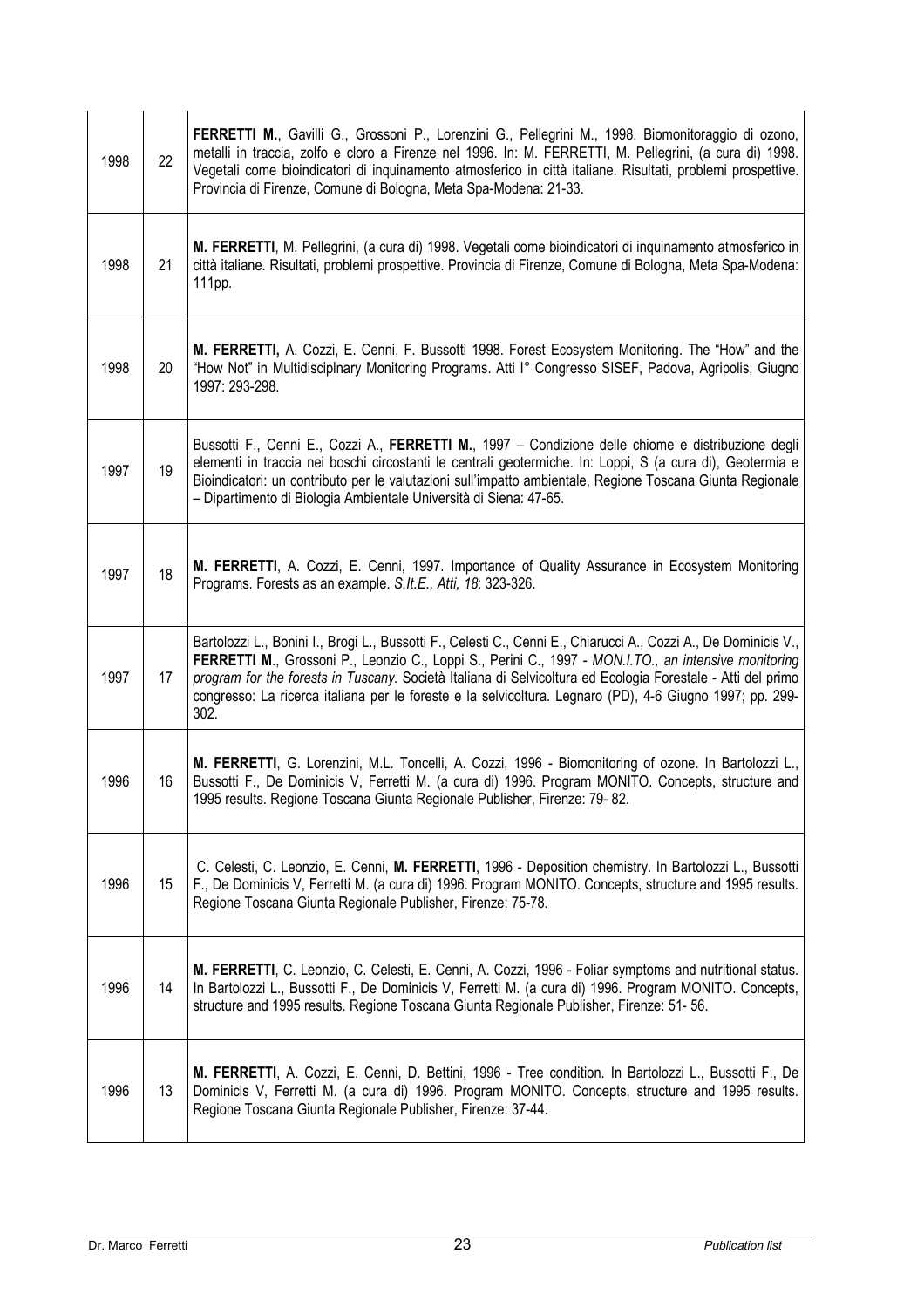| 1996 | 12 <sup>°</sup> | M. FERRETTI, E. Cenni, A. Cozzi, 1996 - Level I - 1995 large scale survey on tree condition. In Bartolozzi<br>L., Bussotti F., De Dominicis V, Ferretti M. (a cura di) 1996. Program MONITO. Concepts, structure and<br>1995 results. Regione Toscana Giunta Regionale Publisher, Firenze: 23-28.               |
|------|-----------------|-----------------------------------------------------------------------------------------------------------------------------------------------------------------------------------------------------------------------------------------------------------------------------------------------------------------|
| 1996 | 11              | M. FERRETTI, L. Bartolozzi, F. Bussotti, V. De Dominicis, 1996 - MONITO - Concepts, aims, strategy. In<br>Bartolozzi L., Bussotti F., De Dominicis V, Ferretti M. (a cura di) 1996. Program MONITO. Concepts,<br>structure and 1995 results. Regione Toscana Giunta Regionale Publisher, Firenze: 9-17.         |
| 1996 | 10 <sup>1</sup> | L. Bartolozzi, F. Bussotti, V. De Dominicis, M. FERRETTI (a cura di) 1996. Program MONITO. Concepts,<br>structure and 1995 results. Regione Toscana Giunta Regionale Publisher, Firenze: 92 pp.                                                                                                                 |
| 1995 | 9               | F. Bussotti, M. FERRETTI, E. Cenni, P. Grossoni, 1995 - Monitoring of mineral nutrients and trace<br>elements in broadleaves: a survey in Tuscany. In: L.O. Nilsson, R.F. Huettl, U.T. Johansson and P. Mathy<br>(Eds), NUTRIENT UPTAKE AND CYCLING IN FOREST ECOSYSTEM, EC Research Report No. 21: 99-<br>106. |

| 1994 | $\mathsf{R}$   | M. FERRETTI (ed.), 1994 - Mediterranean Forest Trees - A Guide for Crown Assessment. CEC/UN-ECE,<br>Bruxelles, Geneva, 17pp + annessi fotografici.                                                                                                                                                                                                                                                |
|------|----------------|---------------------------------------------------------------------------------------------------------------------------------------------------------------------------------------------------------------------------------------------------------------------------------------------------------------------------------------------------------------------------------------------------|
| 1994 | $\overline{7}$ | <b>M.FERRETTI</b> , 1994 - La valutazione dello stato dei boschi come esperienza integrata di monitoraggio<br>ambientale. In: D. Gasparo e L. Zappa, Proceed. of the Seminary: Organismi come Bioindicatori<br>Ambientali, Trieste, Italy, November 4, 1994: 133-157.                                                                                                                             |
| 1991 | 6              | Bottacci A., M. FERRETTI, P. Grossoni, R. Gellini, F. Bussotti, 1991 - Observations on the decline of<br>Fagus sylvatica L. in Tuscan Apennines. In: A. Teller, P. Mathy, and J.N.R. Jeffers (Eds.), Responses of<br>Forest Ecosystems to Environmental Changes, Proceed. of the First European Symposium on terrestrial<br>Ecosystems: Forests and Woodlands. Florence, 29-24 May 1991: 995-996. |
| 1991 | 5              | F. Bussotti, P. Grossoni, R. Gellini, L. Brogi, I, Calistri, A. Bottacci, M. FERRETTI, E. Cenni, 1991 -<br>Aspects of forest decline in Tuscany. In: A. Teller, P. Mathy, and J.N.R. Jeffers (Eds.), Responses of<br>Forest Ecosystems to Environmental Changes, Proceed. of the First European Symposium on Terrestrial<br>Ecosystems: Forests and Woodlands. Florence, 29-24 May 1991: 853-854. |
| 1990 | $\overline{4}$ | F. Bussotti, M. FERRETTI, A. Bottacci, E. Cenni, 1990 - Il degrado delle foreste e l' inquinamento<br>atmosferico. In: Ambiente Italia 1990 (A.Mondadori ed., Milano): 257-260.                                                                                                                                                                                                                   |